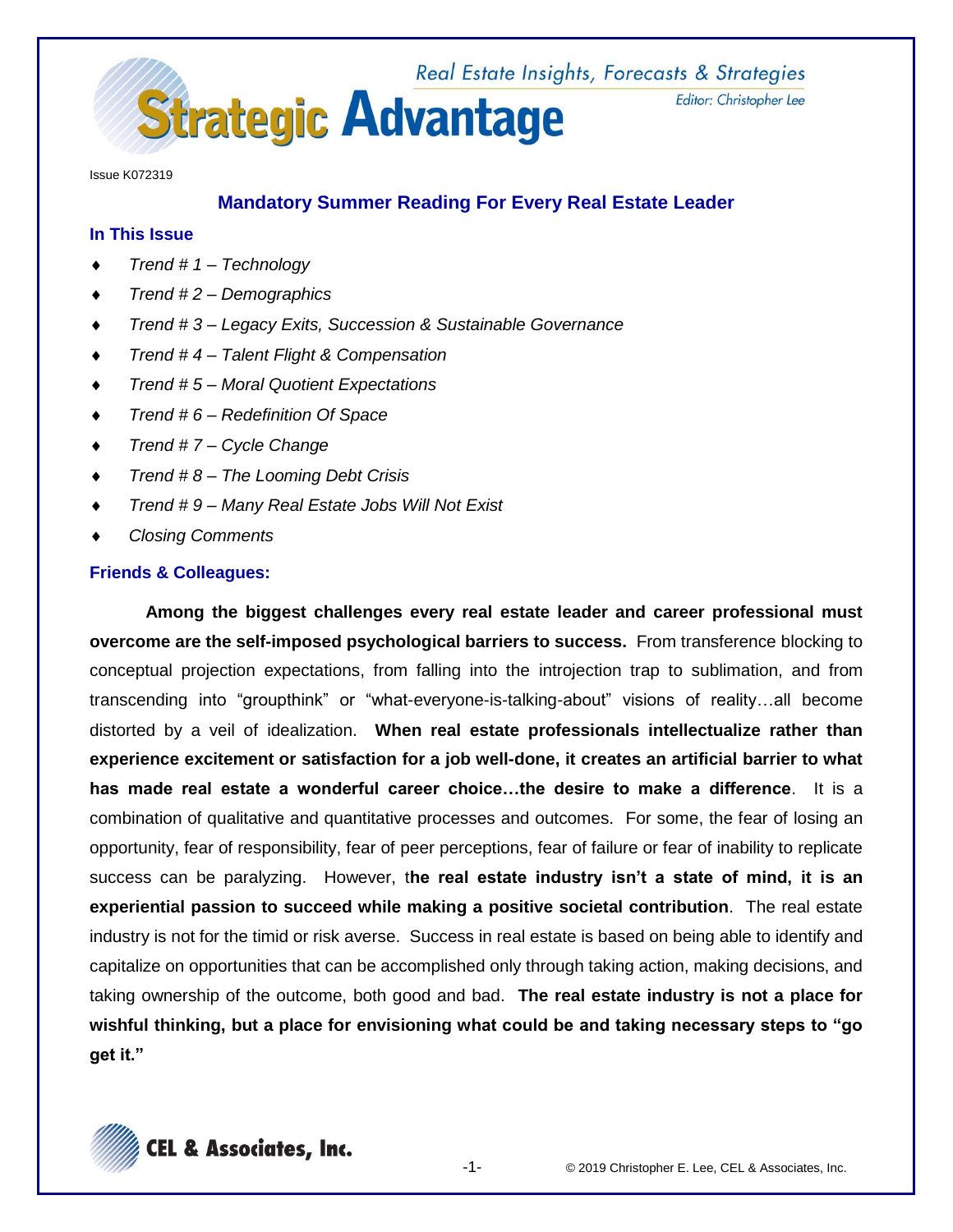Today many extraordinary and impactful trends are reshaping and will continue to reshape the real estate industry. I have selected nine Mega Trends that are or should be on the minds of every real estate professional. **To respond and capitalize on each trend requires that you leave your comfort zone and selfimposed strategic inhibitors to success.** Reaching and exceeding financial, personal, company and performance goals

#### Over 70% Of New Households Will Be In The Sunbelt



mandates leadership, innovation, flexibility, scalability, entrepreneurship, transparency, systems, collaboration and talent. **One of the inherent attributes and unfortunate flaws within the real estate industry is an inability or unwillingness to look at tomorrow when today is at hand.** We should remember that the primary purpose of real estate is to bring people together, to do great things with even greater outcomes. While there are many more than nine Mega Trends facing the real estate industry today, those highlighted in this edition of *Strategic Advantage* are of critical importance. As author and public speaker John Naisbitt said so eloquently, "We are drowning in information but starved for knowledge," and "Don't get so far in front of the parade that no one knows you're in the parade." Yogi Berra is often credited with an old standby, **"The future ain't what it used to be."**

The following pages highlight nine "moving-the-needle" Mega Trends you cannot avoid and clearly must exploit. Remember, to quote Yogi**, "You've got to be very careful if you don't know where you're going, because you might not get there."**

#### **Trend # 1 – Technology**

Volumes could be written on the current and future impact of technology and technological advancements have had and will have on the real estate industry. From robotics to automation, from the Internet of Things to the Internet of Everything, from digitization to Big Data, from predictive analytics to artificial intelligence, from 3D printing to VR/AR and from drones to quantum computing, **many in the real estate industry are not prepared for the tsunami of technology change now underway and about to happen**. WeWork, Airbnb, Uber, The Assembly, The Wing, The Riveter and PayPal are dramatically altering the nature and use of space. OpenDoor, Urbandoor, LinkedIn, Open Table, Yelp, Table Agent, Knotel, Breather, Offerpod and VRBO are reshaping living and socializing patterns. The need for 24/7 connectivity, affordability, independence, work/life balance and accessibility has redefined work. Now work follows the worker…the worker no longer follows the work. **Algorithms shape options, preferences and decisions. Buildings are less important than the services, amenities,** 

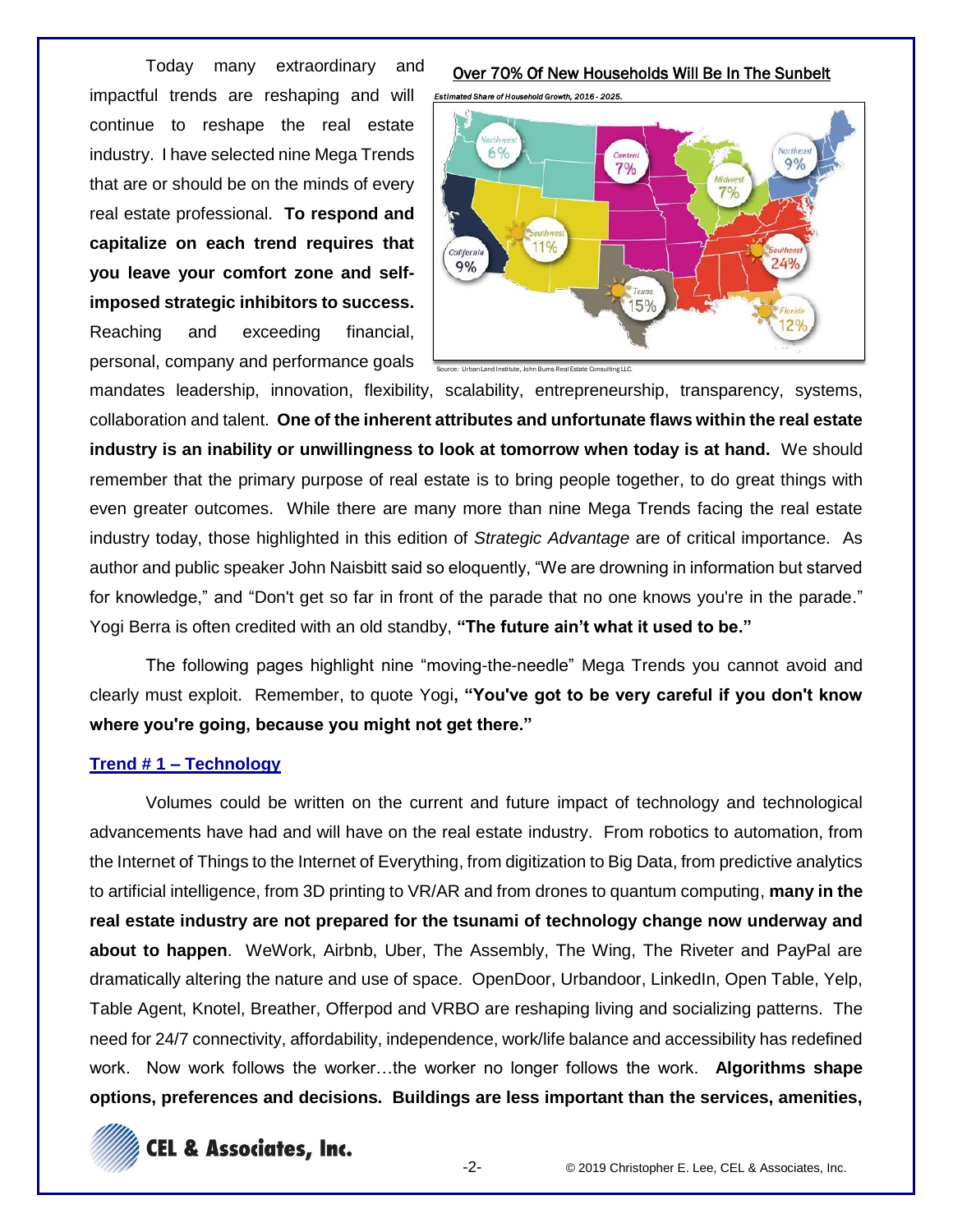**connectivity and options they provide**. In a renter-based and highly personalized society, flexibility, optionality and accessibility are key.

Asset- and service-centric real estate companies, which make up about 75% - 80% of firms today, measure success by financial metrics…**customers are seen as projects, engagements or contracts, not valued, long-term relationships.** Rather than drive revenues and performance from

rent, transactions or commodity services, **real estate firms must shift to a more customer-centric, enterprise-based model**. In an age of disrupters, a time when knowledge is more important than information and a period where relationships and customization matter, no single solution fits all. **While one can be asset-, capitalor geo-centric, no one can** 



## Projected Median Age – State vs. Nation

**afford not to be customer-centric.**

Over the next decade, the need for and role of Brokers, Property Managers, Accounting and Transaction Specialists will change dramatically. **As many as 20% - 30% of today's Brokers will not be needed, and the remaining 70% - 80% will have to reinvent themselves as Strategic Advisors**. Robotics and AI will significantly redefine the role of and need for Property Managers. In 2019, potentially 10% of U.S. jobs will be eliminated by automation. The role of digital workers will dramatically alter the use of space. Forrester estimates that 10% of future startups will employ more digital workers than humans. Automation centers will flourish. **AI could make up to 75 million job redundant by 2025. Who needs office space in a digital world?** What markets will be best able to accommodate these significant changes? What asset classes will perform the best? What opportunities will be created for tens of million square feet of "old" or "antiquated" space? Will apartments become digital connective hubs? **What will happen to retail space after the transformational apocalypse (remember, according to some analytics, 105 msf of retail space closed in 2017 and another 90 msf closed in 2018).**



Source: Demographics Research Group, University of Virginia.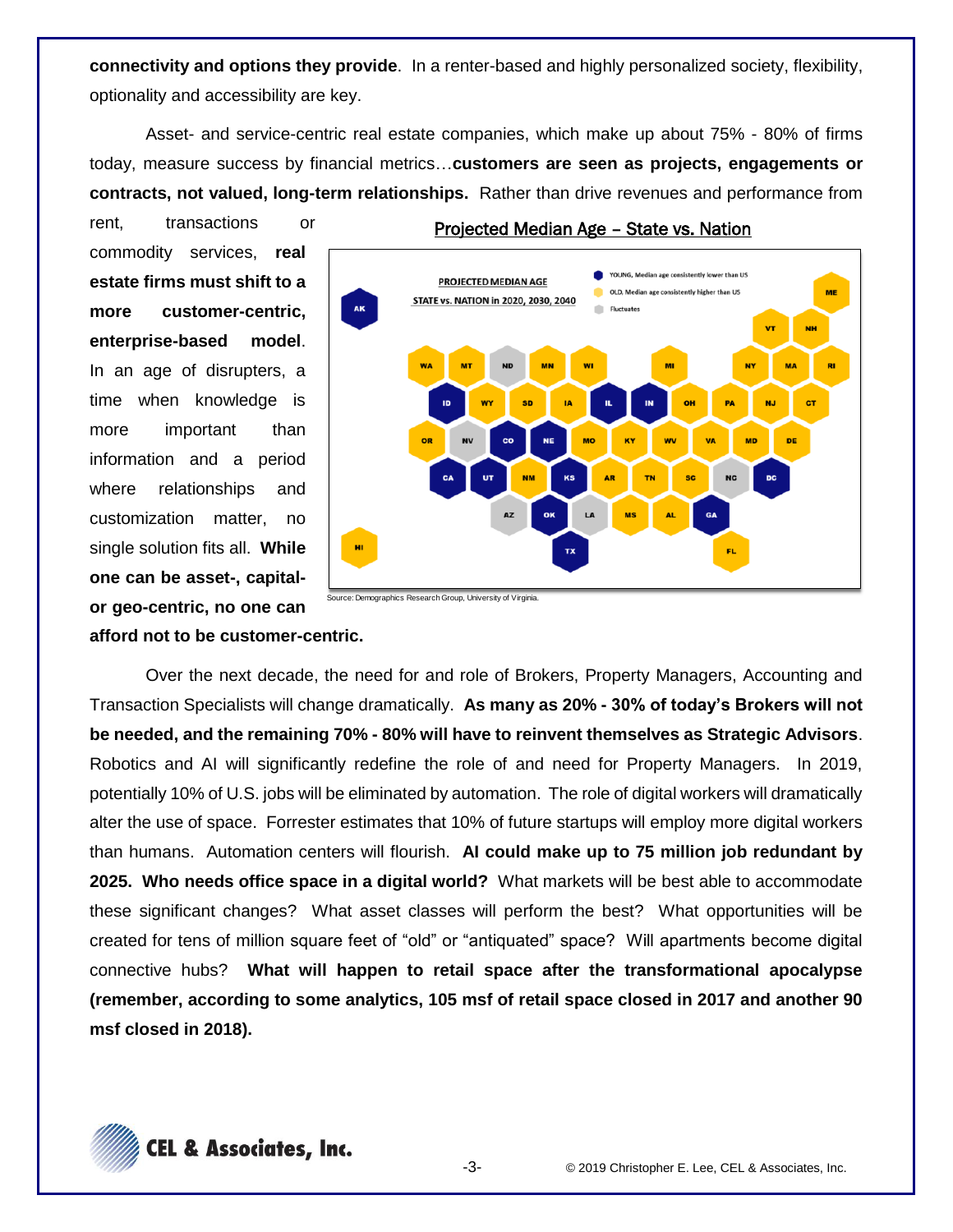**Not one aspect within the real estate industry is immune to the effects of technology**. From building materials to digital tracking, from Brokers to Developers, from Property Managers to Maintenance personnel, from space as destination to space as connectivity modem and from uniformity to customization, **every real estate company needs a technology plan and a strategy.** 

### **Strategic Questions You Should Be Asking**

| 3.<br>4.<br>5.<br>6.<br>7.<br>8.<br>9. | 1. What makes your company unique?<br>2. What are your company's brand differentiators?<br>Why does your company exist? What does your<br>company stand for?<br>Who is/are your customer[s]? What do they expect?<br>What is your company's vision? Can everyone in the<br>company recite the vision?<br>Is your entire leadership team aligned with your<br>vision?<br>What new customer touchpoints can you offer?<br>Is your organization scalable?<br>Can your company get away from the "stickiness?"<br>10. What strategic relationships should your company<br>seek to foster?<br>11. What is your company's value chain?<br>12. Is your company nimble, flexible and able to move | 13. Is your company "tech savvy" and fully embracing the<br>Internet of Everything, Big Data, Predictive Analytics and<br>Automation?<br>14. Does your company have an innovative ecosystem?<br>15. Does your company have "announced/formal"<br>succession plans for the CEO and all mission critical<br>positions?<br>16. Has your company embraced the network effect?<br>17. Does your company have an adjacencies strategy?<br>18. Does your profit from recurring operating revenues cover<br>100% of corporate overhead?<br>19. Does your company have a robust research and<br>proprietary database for what is necessary to achieve a<br>competitive advantage?<br>20. Is your compensation plan reflective of today's and<br>tomorrow's reality and competitive environment?<br>21. What steps have/are you taken/taking to identify and<br>retain High Potentials? |
|----------------------------------------|-------------------------------------------------------------------------------------------------------------------------------------------------------------------------------------------------------------------------------------------------------------------------------------------------------------------------------------------------------------------------------------------------------------------------------------------------------------------------------------------------------------------------------------------------------------------------------------------------------------------------------------------------------------------------------------------|-------------------------------------------------------------------------------------------------------------------------------------------------------------------------------------------------------------------------------------------------------------------------------------------------------------------------------------------------------------------------------------------------------------------------------------------------------------------------------------------------------------------------------------------------------------------------------------------------------------------------------------------------------------------------------------------------------------------------------------------------------------------------------------------------------------------------------------------------------------------------------|
|                                        | capital, talent and leadership to emerging<br>opportunities?                                                                                                                                                                                                                                                                                                                                                                                                                                                                                                                                                                                                                              | 22. Does your company have a secured source of capital for<br>growth?<br>Source: CEL & Associates. Inc.                                                                                                                                                                                                                                                                                                                                                                                                                                                                                                                                                                                                                                                                                                                                                                       |

**Reaction is not a plan, and more of the same is not a strategy**. Most real estate firms spend less than 5% of their operating budget on technology. Global capital investments in real estate technology firms were \$12.6 billion [\$6.5 billion in U.S.] in 2017. Global proptech funding has been rising 36% per year. Firms like 500 Startups, MetaProp NYC, Khosla Ventures, Navitas Capital and Thrive Capital lead the real estate tech investing space. Check out [www.vts.com](http://www.vts.com/) for an example of future leasing and asset management software.

In the construction industry, self-heating concrete, modular construction, drones, BIM technology, prefabrication, smart walls, holograms, augmented reality, smart glass, Google Home, Echo and Alexa, bio-concrete, 3D graphene and much more will transform this \$15 trillion global industry by 2025. Ekso Bionics is developing wearable robotics for the construction industry. Autonomous mobile robots are now becoming commonplace on construction sites.

As Winston Churchill said, **"We shape our buildings, and afterwards, our buildings shape us."** Technology is driving real estate outcomes, and today's asset-centric or capital-centric business models are not a roadmap for sustainability or success. **You must define the sandbox you want to complete and then create and implement a technology plan to assure success.**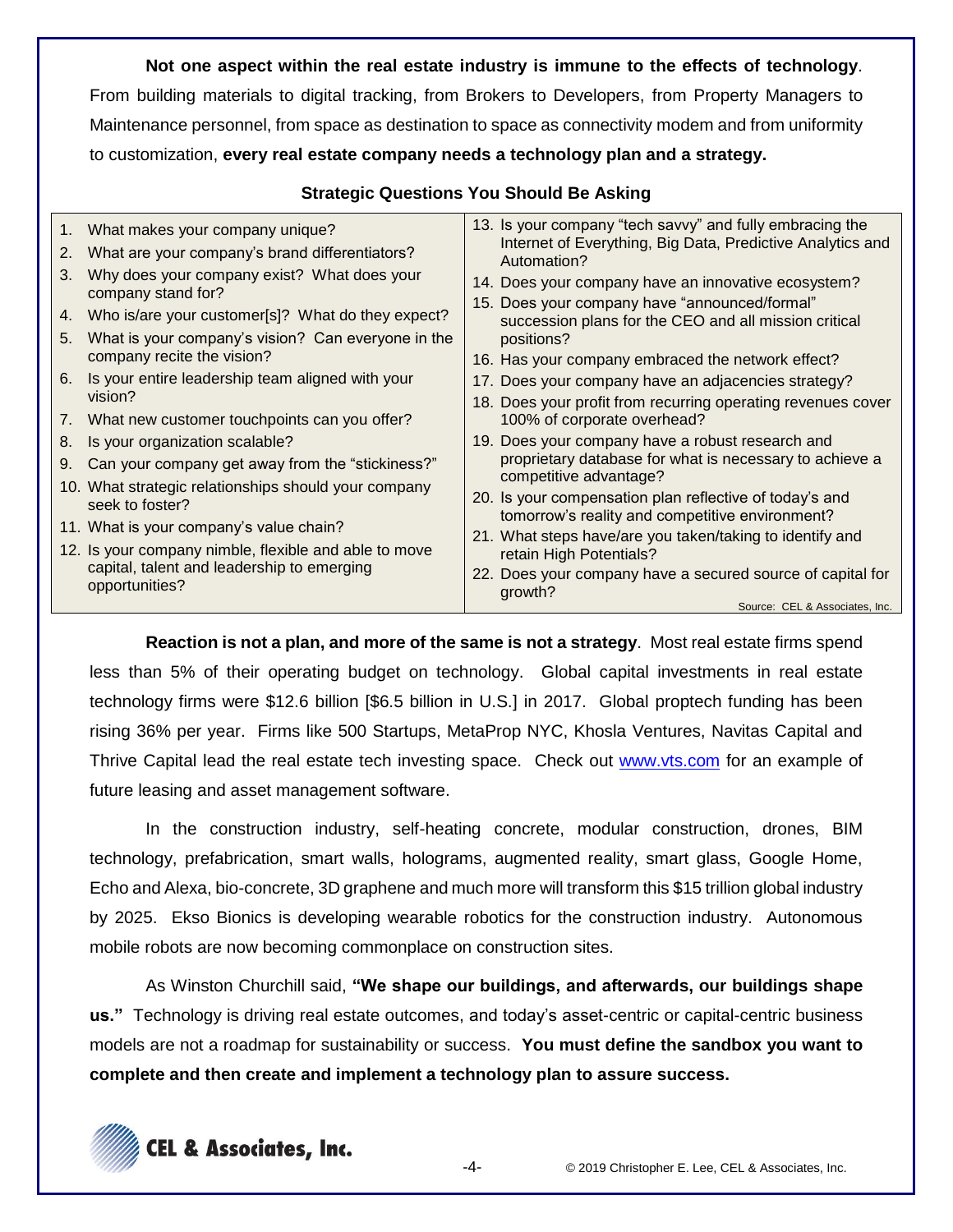*By 2025 most Best-In-Class real estate firms will have a Chief Innovations Officer who will view technology as an opportunity rather than a "convenience software-driven" process.*

#### **Trend # 2 – Demographics**

The primary drivers of real estate are capital, population, consumers and consumption patterns, job growth and demographics. Where people elect to live, work, shop and recreate is often a

determinant on the demand and need for real estate. **These assets are merely physical structures which have been shaped and created for today's occupiers and the customers of occupiers**.

**Demographics** is the study of human population based on such factors as age, ethnicity, gender,



#### Growth Of Seniors

Source: Urban Land Institute, John Burns Real Estate Consulting LLC and U.S. Census Bureau.

income and household characteristics. Typically, governmental agencies, quasi-governmental entities, economic development, public companies and others compile and produce demographic data and analytics. In the real estate industry, multiple private companies assemble and provide data for a subscription or fee, including CoStar, RCG, Axiometrics, VTS, Reonomy, CompStak, Moody's Analytics, and others.

**The real estate industry has been very good at compiling and utilizing historical data, somewhat good at making projections, not so good at understanding the intricacies of data analytics, and very poor at collecting and utilizing proprietary and customer/occupier data**. Today over 90% of real estate firms use the same data, resulting in a dependency on "feelings" rather than "facts." Daniel Levitin described in his book *The Organized Mind* that information overload causes one to retreat into an "alarm" mode and then make decisions based on a fear of failure. Too many real estate companies rely upon history ("fear of failure") and far less on the true demographic drivers. **In today's marketplace, proprietary knowledge is a competitive advantage**.

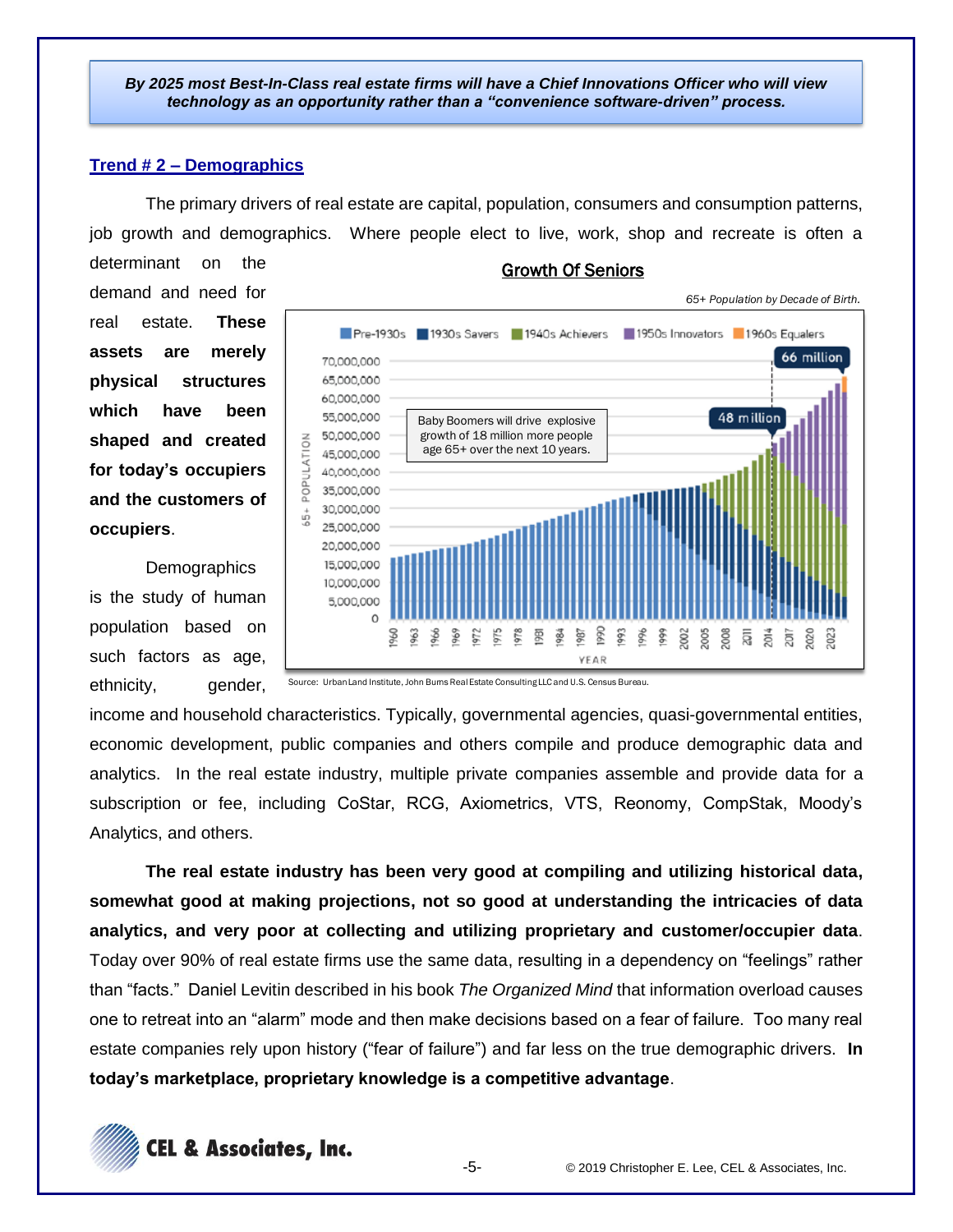

**The major demographic shifts occurring now and over the next several years include, among other changes:** [1] Millennials are now the largest generation in the U.S. labor force (35%); [2] 10,000 Baby Boomers turn age 65 every day (up to 2030); [3] women, after several years of increasing their percentage in the workforce, will decline; [4] by 2035, the number of older adults will outnumber children for the first time in U.S. history; [5] by 2030, nearly 75 million Hispanics will be in the U.S., or over 21% of the U.S. population; [6] household formation characteristics continue to change dramatically. The growth of 25- to 29-year-olds will decline beginning in 2025 and not recover until 2029. Between 2016 and 2025, 70% of new households will be in the Sunbelt.

**It is important to note that 2030 is a demographic turning point for the U.S**. By 2030, all Baby Boomers will be older than 65 years. By 2030, net international migration is projected to overtake the natural increase in population. By 2030 over 82 million Americans will be age 65 or older. By 2030, nearly 54 million Americans will be a foreign-born population (43.4% of Hispanics will have been foreign born).

Real estate firms must take steps to gather direct source information to gain a competitive advantage. **Collecting proprietary data on your tenants, residents, occupiers/occupants, customers and/or visitors will increasingly become a critical and integral part of every successful real estate firm**. Concepts such as biometrics, thermal imaging, WiFi tracking, BLE beacons, locational analytics, augmented reality and other technologies are reshaping the way real estate firms track and collect demographic data.

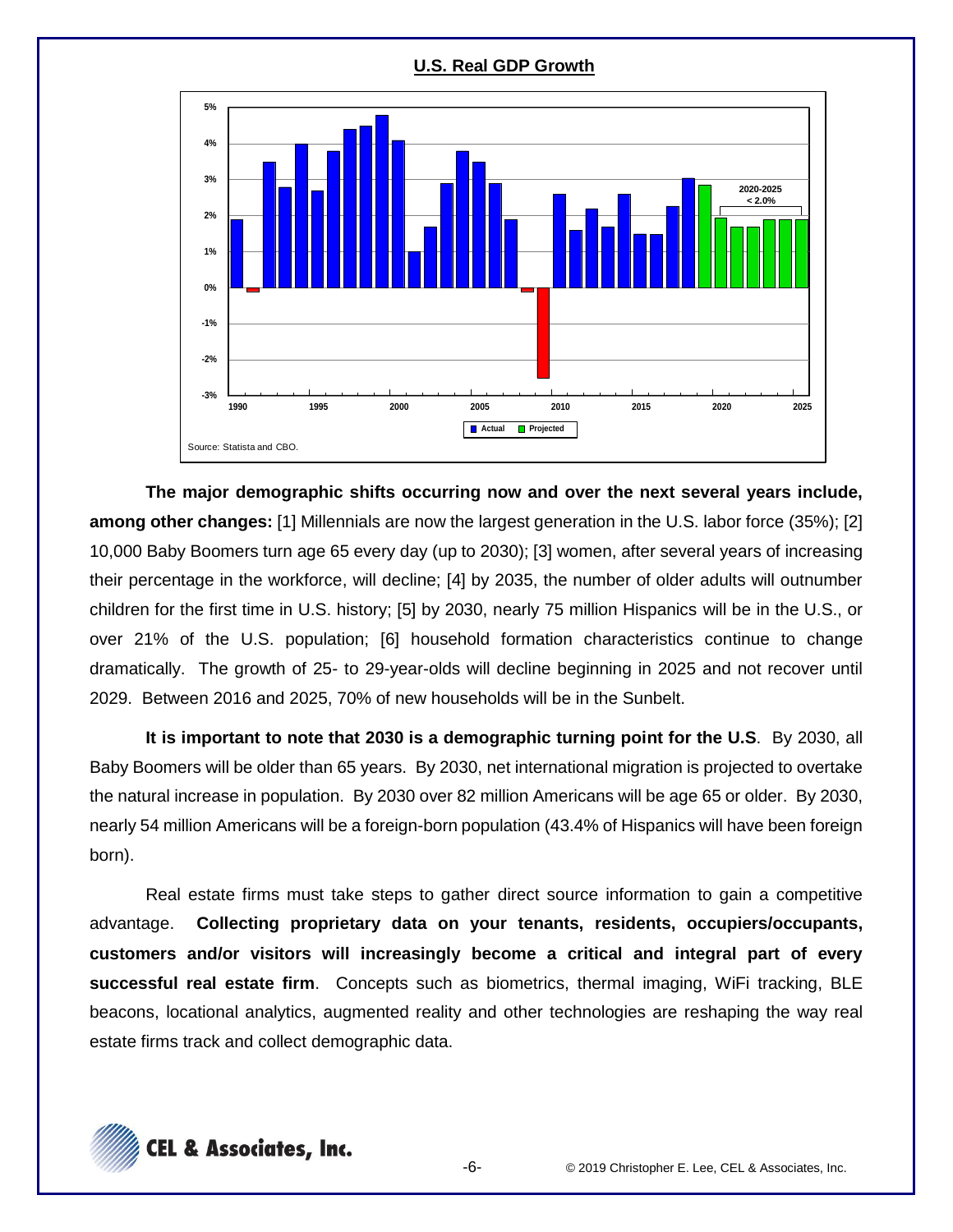### **Trend # 3 – Legacy Exits, Succession & Sustainable Governance**

**Around 55% of today's real estate leaders expect to retire or phase down within a decade**. A CEL & Associates, Inc. survey of select multifamily leaders held in spring 2019, found that 46% of those surveyed planned to retire or phase down by 2025. The wave of retiring Founders, Senior Executives and Directors/Managers will accelerate over the next decade. REIT consolidation will accelerate, service companies will continue to consolidate before shifting to look like Google or Microsoft (managing data, products and services), multifamily companies will become attractive acquisitions for hospitality PE firms, and 70% or greater single or dominant Shareholder real estate firms could disappear within 10 years or so. **Consolidation means significant staffing changes are very likely in the years ahead.** The fact that **nearly 60% of real estate firms lack formal declared succession plans for their key leaders is a concern.** Thirty-two percent (32%) of real estate firms lack a succession plan for the CEO, and less than 25% of privately held real estate firms have a formal, independent Board of Directors. **The combination of an absence of clear succession, an aging Csuite profile and an inability and/or unwillingness to (re)invest in the future or to "stay competitive" will result in a decline in 25% - 35% of today's real estate firms by 2030**. It is important to remember that lenders, joint venture partners, large tenants and key leaders want to know that there is a formal process of sustainable governance.

| Phase I                                        | <b>Phase II</b>                          | <b>Phase III</b>                                       | <b>Phase IV</b>                                    |
|------------------------------------------------|------------------------------------------|--------------------------------------------------------|----------------------------------------------------|
| Decision & Profiling<br>Phase                  | Diagnostic & Identification<br>Phase     | Development & Mentorship<br>Phase                      | Designation & Transition<br>Phase                  |
| • Determine Long-Term Strategic<br>Vision/Plan | • Candidate Identification -<br>Internal | Coaching/Mentorship<br><b>Relationship Development</b> | • Selection/Appointment<br>• Determine Timing      |
| <b>Identify Leadership Skills</b>              | • Candidate Identification -             | Professional Development                               | • Communications                                   |
| Needed<br>• Select Optimal Succession          | External<br>• Candidate Recruitment      | Knowledge Sharing<br><b>Action Learning</b>            | • Transition - Internal<br>• Transition - External |
| Option(s)                                      | • Candidate Assessment                   | <b>Monitor Progress</b>                                | • Transition - Customers                           |
| • Create Position Analysis                     | • Candidate Testing                      |                                                        | • Transition - Relationships                       |
| <b>Conduct Needs Assessment</b>                | • Candidate Interviews                   |                                                        | • Transition - Strategic Partners                  |
| • Develop Skills Profile                       | • Candidate Determination                |                                                        | • Fill Successor's Position                        |
| Define Compensation                            |                                          |                                                        |                                                    |
| Parameters                                     |                                          |                                                        |                                                    |
| • Determine "Most Important"                   |                                          |                                                        |                                                    |
| <b>Attributes Needed</b>                       |                                          |                                                        |                                                    |
| • Form Succession Committee                    |                                          |                                                        |                                                    |
| Source: CEL & Associates, Inc.                 |                                          |                                                        |                                                    |

### **Four Succession Planning Phases**

Those who will fill the "Founders' Void" will be a new or next generation of leaders who will shape and reshape the real estate industry over the next decade. **Those real estate firms which create robust succession plans; a dynamic, in-the-game Board of Directors (remember, no retirees on** 

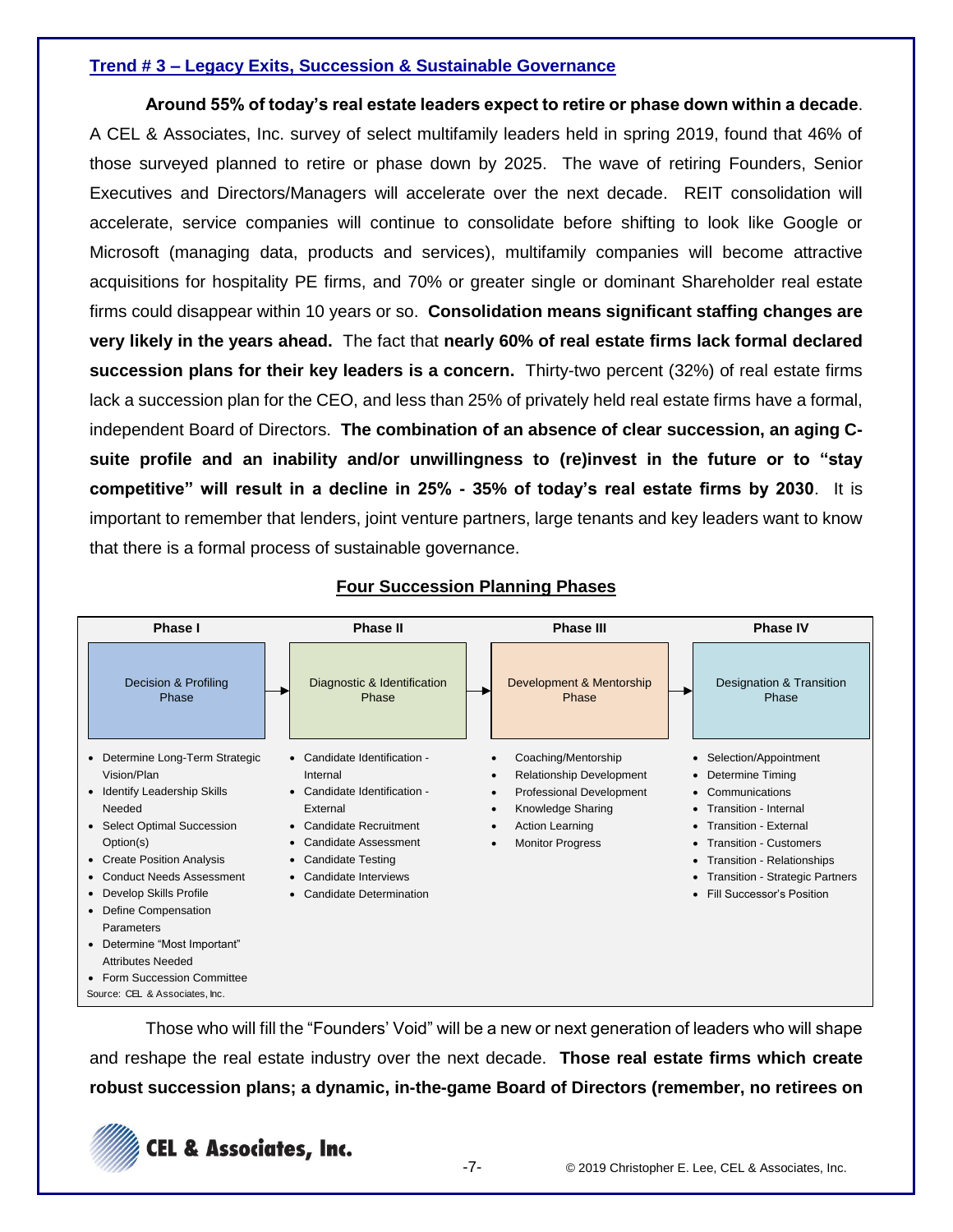**the Board); and invest in future leaders will achieve a strategic and competitive advantage**. How many 35- to 50-year-old HIPOs are in your organization? Do you have two or three potential candidates to succeed all mission-critical positions? Did you know that only 44% of today's real estate CEOs are "very satisfied" with their entire senior management team? According to a recent CEL & Associates, Inc. survey, **71% of today's CEOs** *do not* **see themselves as "succession ready" over the next 12 months**. Only 15% of small to mid-size real estate firms have a formal succession plan.

The market today for "legacy" real estate firms [service and developer] is very high. Multiples of EBITDA can range from 4X to 7X and higher, depending on market, size, uniqueness, organization quality and sustainability. There have been recent transactions where acquirers are willing to purchase future promoted interests, as well.

However, **over the next decade 20% - 30% of today's real estate firms will very likely be gone (acquisition, merger, dissolution, etc.). By 2040 the number of real estate firms could be 50% or more below the number that existed in 2010**.

The "succession" or "get out" Mega Trend is not going away and cannot be avoided. If your organization has a well-defined succession plan and actualized sustainable governance structure, you can always move forward profitably. However, **with no succession plan or sustainable governance structure, the likely outcome is a "slow walk to irrelevance and nonexistence."** Aldous Huxley said, "Man approaches the unattainable truth through a succession of errors." To succeed in the future, one must eliminate as many errors as possible and make one's exit and succession uneventful.

#### **Trend # 4 – Talent Flight & Compensation**

Today, and over the next decade, there will be a manifestation between past intentions and future results. **Every action, event, task or outcome in the real estate industry involves one or more people**. Getting the right talent in the right positions at the right time is critical to successful outcomes. During the past two decades, overall employee turnover rates have ranged from 27% - 34%. Today there is a shortage of "qualified" or "great" talent…and those who are top performers know it and are increasingly seeking to monetize their status.

**Treating employees as replaceable commodities is out-of-touch**. Placing events, transactions and contracts above the needs and expectations of employees accelerates talent exits. According to recent surveys, an increasing number of real estate leaders and employees feel "out of the loop," undervalued, underappreciated and "not satisfied with their career development." Often the basis for this dissatisfaction is poor internal communications, lack of professional and career development options, non-solicitation and/or disregard of one's opinion or perspective, lack of clarity on position responsibilities and level of decision-making authority, career advancement opportunities (or lack thereof), compensation, title, and/or "boredom." **In a recent CEL & Associates, Inc. survey,** 

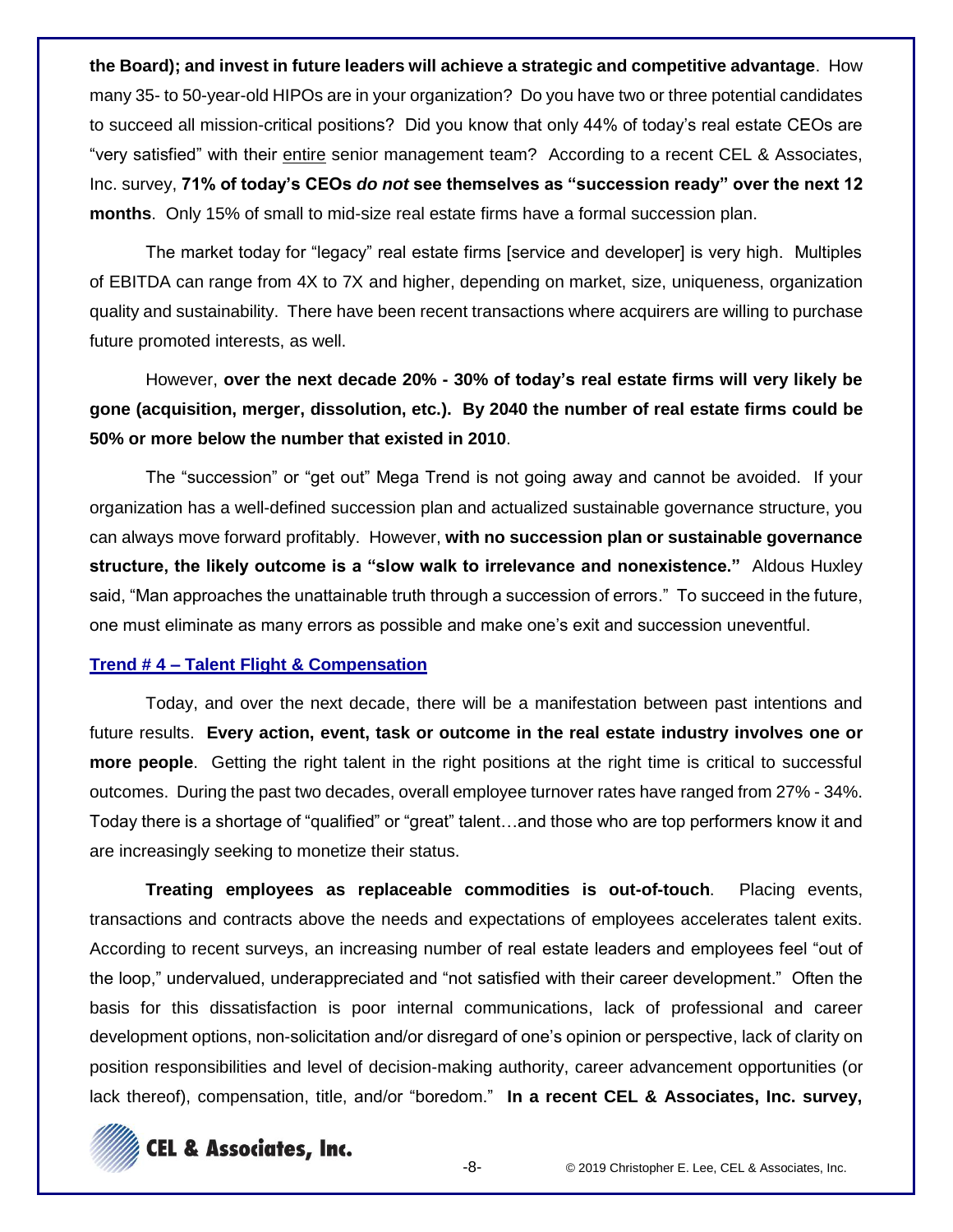**employees' decisions to stay or leave are often based on their perception of the employer's ability to enable and support a balance in personal and professional life**.

**In a knowledge-centric and relationship-based environment, talent at all levels wants to be engaged and feel they have: a "voice" at the table, a clear and defined path for personal and professional growth, a workplace environment that is collaborative and transparent with scheduling flexibility, and have a job "with a purpose."** Recognition, rewards, compensation and benefits are equally important, or perhaps slightly more. The key questions for every real estate company are: [1] are we long or short on talent; [2] does our compensation and benefits plan reflect the marketplace and attract, retain and motivate talent; [3] does our staffing plan reflect the changing nature of work, automation, Big Data, current and future company priorities; and [4] do we have the "Best" talent in all positions?

|          | <b>Metric</b>          | <b>Merit Increases</b>       |                                    |                            |                                       |                    | <b>Other Budget / Planning Trends</b> |                                                                   |                    |                                   |                                                    |
|----------|------------------------|------------------------------|------------------------------------|----------------------------|---------------------------------------|--------------------|---------------------------------------|-------------------------------------------------------------------|--------------------|-----------------------------------|----------------------------------------------------|
| Year     |                        | <b>Top Executives</b><br>(1) | <b>Senior</b><br><b>Management</b> | Exempt<br><b>Employees</b> | <b>Non-Exempt</b><br><b>Employees</b> | Overall<br>Company | General<br><b>Inflation Rate</b>      | Incentive<br>Compensation -<br><b>Bonus</b><br><b>Realization</b> | U.S. GDP<br>Growth | <b>Total Medical</b><br>\$ Growth | Employee<br>Share of<br><b>Healthcare</b><br>Costs |
| 2011     | Average                |                              | 3.0%                               | 2.6%                       | 2.7%                                  | 2.8%               | 3.2%                                  | 73.5%                                                             | 1.6%               | 7.7%                              | 9.3%                                               |
|          | 75th Percentile        |                              | 3.8%                               | 3.4%                       | 3.3%                                  | 3.6%               |                                       |                                                                   |                    |                                   |                                                    |
| 2012     | Average                |                              | 2.5%                               | 2.8%                       | 2.6%                                  | 2.8%               | 2.1%                                  | 78.6%                                                             | 2.2%               | 6.9%                              | 7.2%                                               |
|          | 75th Percentile        |                              | 3.0%                               | 3.2%                       | 3.0%                                  | 3.2%               |                                       |                                                                   |                    |                                   |                                                    |
| 2013     | Average                |                              | 3.2%                               | 3.2%                       | 3.0%                                  | 3.1%               | 1.5%                                  | 81.8%                                                             | 1.8%               | 6.3%                              | 6.5%                                               |
|          | 75th Percentile        |                              | 3.2%                               | 3.5%                       | 3.0%                                  | 3.2%               |                                       |                                                                   |                    |                                   |                                                    |
| 2014     | Average                | 3.3%                         | 3.2%                               | 3.2%                       | 3.0%                                  | 3.2%               | 1.6%                                  | 84.2%                                                             | 2.5%               | 5.4%                              | 6.0%                                               |
|          | 75th Percentile        | 3.6%                         | 3.5%                               | 3.5%                       | 3.0%                                  | 3.5%               |                                       |                                                                   |                    |                                   |                                                    |
| 2015     | Average                | 3.1%                         | 3.5%                               | 3.5%                       | 3.2%                                  | 3.4%               | 0.1%                                  | 82.8%                                                             | 2.9%               | 6.3%                              | 8.0%                                               |
|          | 75th Percentile        | 3.0%                         | 4.0%                               | 3.6%                       | 3.0%                                  | 3.6%               |                                       |                                                                   |                    |                                   |                                                    |
| 2016     | Average                | 3.0%                         | 3.4%                               | 3.4%                       | 3.3%                                  | 3.4%               | 1.3%                                  | 86.7%                                                             | 1.6%               | 4.7%                              | 5.3%                                               |
|          | 75th Percentile        | 3.5%                         | 4.0%                               | 3.8%                       | 3.3%                                  | 3.8%               |                                       |                                                                   |                    |                                   |                                                    |
| 2017 (2) | Average                | 2.9%                         | 3.5%                               | 3.5%                       | 3.4%                                  | 3.5%               | 2.1%                                  | 85.5%                                                             | 2.2%               | 4.3%                              | 5.3%                                               |
|          | <b>75th Percentile</b> | 3.8%                         | 4.0%                               | 4.0%                       | 3.6%                                  | 4.0%               |                                       |                                                                   |                    |                                   |                                                    |
| 2018(3)  | Average                | 2.9%                         | 3.4%                               | 3.3%                       | 3.2%                                  | 3.3%               | 2.7%                                  | 87.0%                                                             | 2.9%               | 4.5%                              | 5.9%                                               |
|          | <b>75th Percentile</b> | 3.2%                         | 3.9%                               | 3.5%                       | 3.4%                                  | 3.5%               |                                       |                                                                   |                    |                                   |                                                    |
| 2019(4)  | Average                | 3.3%                         | 3.5%                               | 3.3%                       | 3.3%                                  | 3.3%               | 2.3%                                  | 87.4%                                                             | 2.6%               | 4.1%                              | 6.0%                                               |
|          | <b>75th Percentile</b> | 4.2%                         | 3.6%                               | 3.5%                       | 3.4%                                  | 3.5%               |                                       |                                                                   |                    |                                   |                                                    |

### **Compensation Trends**

(1) New Merit Increase category in the 2014 CEL National Compensation Survey - defined as positions reporting to the CEO, generally "C" Suite positions and/or Senior officers. (2) Final (Actual) 2017 Merit Awards as reported in CEL 2018 National Compensation Survey.

(3) 2018 figures based on CEL 2018 National Compensation Survey (2Q/3Q 2018).

(4) Forecast for 2019 incorporates early feedback on assumptions for budgeting.

Source: CEL & Associates, Inc./CEL Compensation Advisors, LLC.

**Today and tomorrow, real estate firms must be aspirational, visionary and transformative**. The role of Human Resources, now increasingly called Talent Management, is fostering a culture/values-based, talent-centric workplace environment critical in the financial and operating performance of an organization. Real estate companies must provide regular movement of talent among strategic projects and priorities and create a positive employee life cycle experience. **Real estate firms who treat human capital on an equal basis to financial capital will outperform those who don't.**

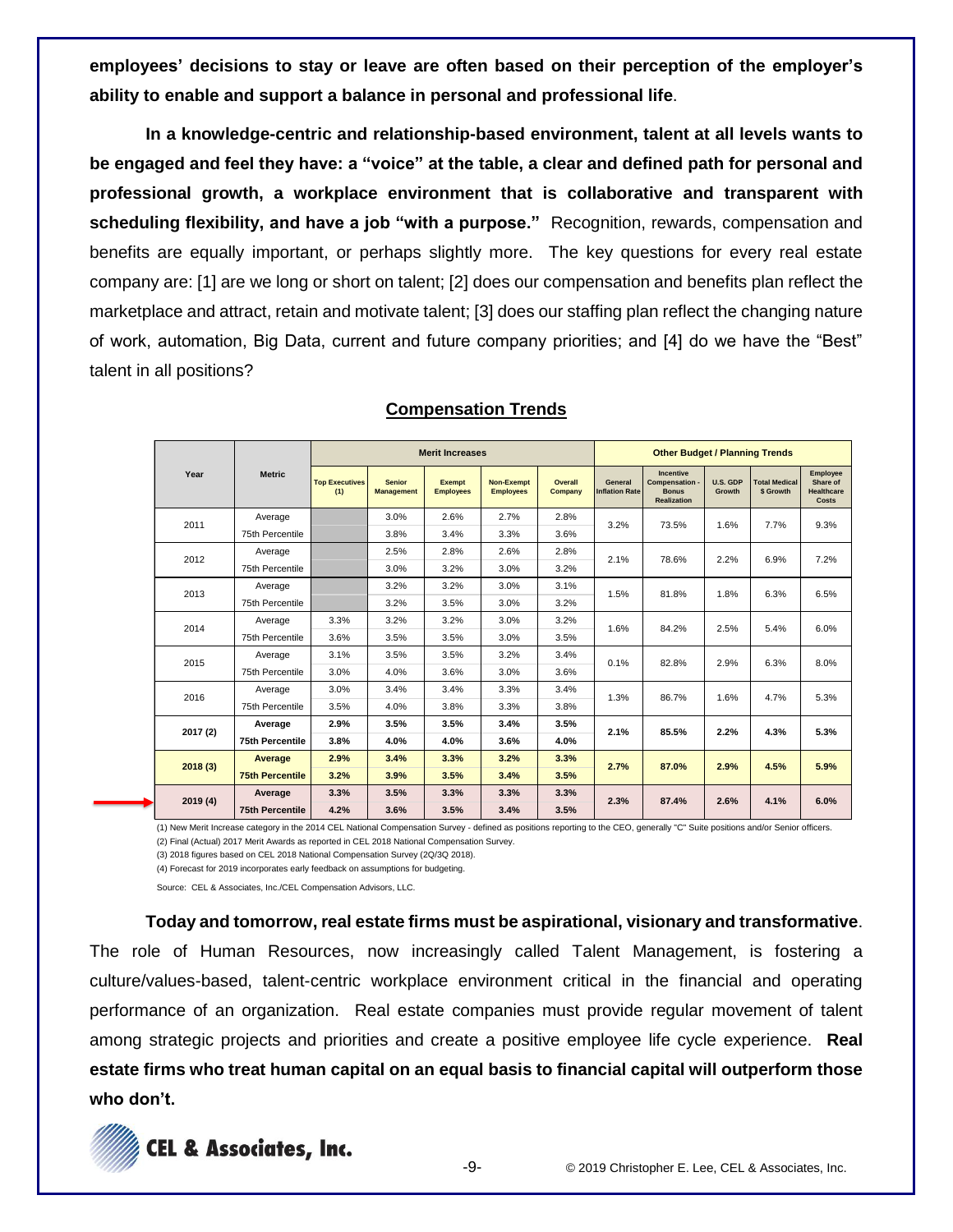Compensation is a never-ending Mega Trend which, too often, determines success or failure, relevance or irrelevance, a competitive advantage or be-like-everyone-else, and long-term viability versus short-term gain. For nearly three decades, CEL & Associates, Inc. has conducted and tracked compensation benefits throughout the real estate industry. The survey is the largest of its kind. Over the past 10 years, there has been a dramatic increase in "Benefits." For example, of surveyed real estate firms today: 88.5% provide a vision plan; 42.9% have a PTO Bank; 94% provide basic life insurance; 86.7% provide AD&D insurance; 26.1% provide business travel insurance; 49.4% offer "Flex Time;" 66.4% provide tuition reimbursement; and 55.1% offer a "Wellness" program. Real estate firms are extending LTI plans farther down in the organization.



**Labor Force Participation By Gender**

**Building a "Workplace For Me" will inspire and unleash your talent.** Addressing this Mega Trend sooner rather than later could make the difference between winning and losing in an increasingly competitive marketplace.

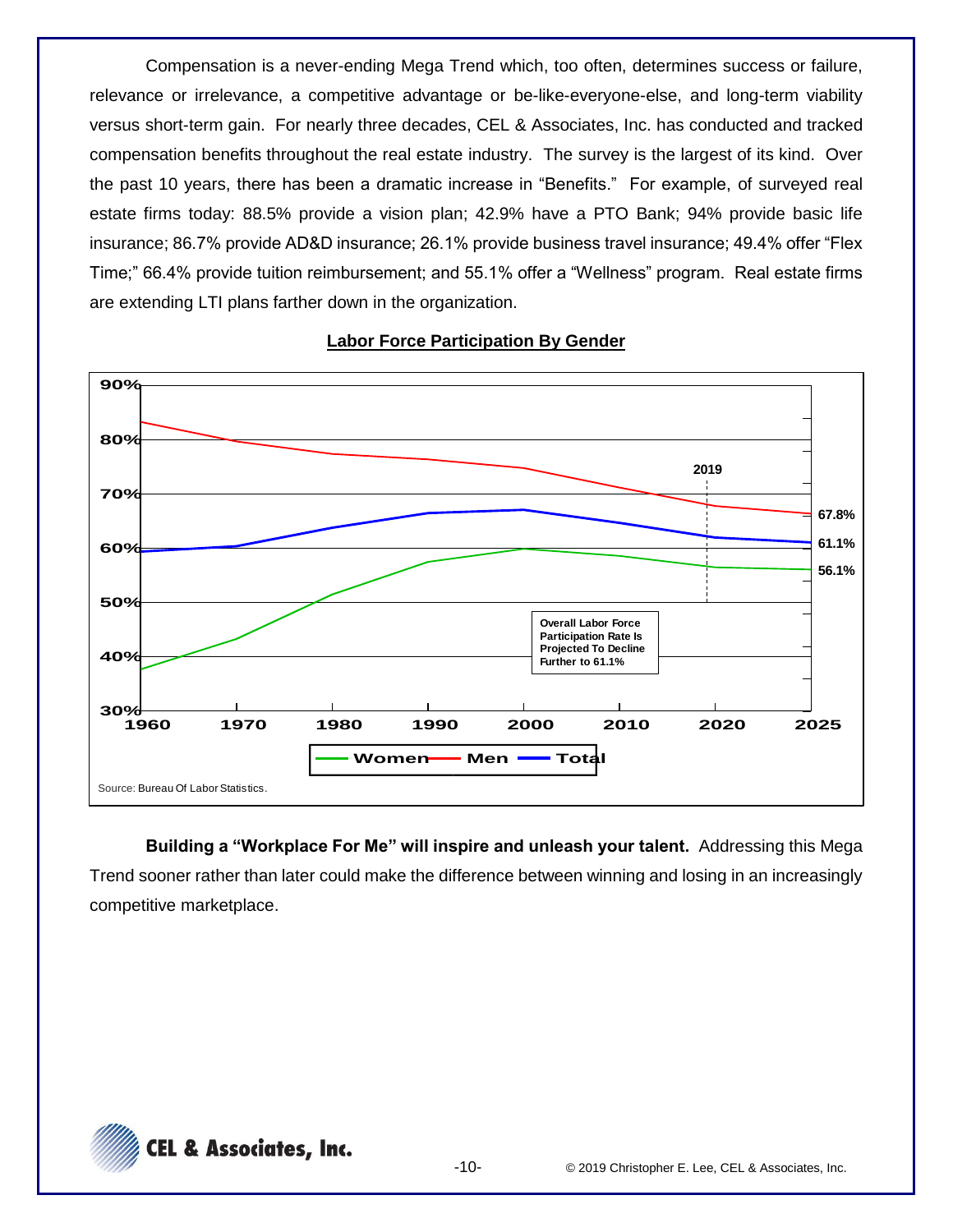### **Trend # 5 – Moral Quotient Expectations**

The real estate industry has been portrayed as the catalyst and reason behind everything that is wrong with our cities. Traffic congestion, urban sprawl homelessness, affordability, lack of civic involvement, environmental pollution, and the list goes on. Movies and television shows often portray real estate developers as greedy entrepreneurs who are ruining our cities. **If there is a problem, there is a very high probability that the real estate industry or developers will be cast as the "reason for."** We now have the "Green Deal" proposal which could render most buildings noncompliant. New York Mayor Bill de Blasio recently announced new building and energy guidelines which would ban "inefficient glass and steel" skyscrapers. Real estate developers are to blame for greenhouse emissions. From the movie "The Big Short" to Thomas Pynchon's novel, *Inherent Vice*, the real estate industry is often portrayed as the reason for many of today's ills. Even the 1989 movie "Field of Dreams" is labeled a cause, "build it and they will come." While there are some just plain "horrible" real estate projects, we should remember the 90-plus percent of great real estate projects that have and continue to revitalize and energize our cities. The cities below are considered long-term "safe bet" MSAs for real estate.

| <b>Knowledge Cities</b>    |                    |  | <b>Emerging Knowledge Cities</b>  |                    |  |  |
|----------------------------|--------------------|--|-----------------------------------|--------------------|--|--|
| Atlanta, GA                | Nashville, TN      |  | Ann Arbor, MI                     | Madison County, AL |  |  |
| Austin, TX                 | New York City, NY  |  | Bethesda, MD                      | Madison, WI        |  |  |
| Baltimore, MD*             | Northern Virginia  |  | Boulder, CO                       | Milwaukee, WI      |  |  |
| Bellevue, WA               | Philadelphia, PA   |  | Charleston, SC                    | Norfolk, VA        |  |  |
| Boston, MA<br>Portland, OR |                    |  | Cincinnati, OH                    | Oakland, CA        |  |  |
| Chapel Hill, NC            | Raleigh-Durham, NC |  | Colorado Springs, CO              | Oklahoma City, OK  |  |  |
| Charlotte, NC              | Redmond, WA        |  | Ft. Collins, CO                   | Provo, UT          |  |  |
| Chicago, IL*               | Salt Lake City, UT |  | Hartford, CT                      | Pittsburgh, PA     |  |  |
| Dallas-Ft. Worth, TX       | San Diego, CA      |  | Huntsville, AL                    | Richmond, VA       |  |  |
| Denver, CO                 | San Francisco, CA  |  | Indianapolis, IN                  | Tampa, FL          |  |  |
| Houston, TX                | Seattle, WA        |  | <b>Potential Knowledge Cities</b> |                    |  |  |
| Los Angeles, CA            | Silicon Valley, CA |  | Birmingham, AL                    | Virginia Beach, VA |  |  |
| Miami, FL                  | Tulsa, OK          |  | Detroit, MI*                      | Warren, MI         |  |  |
| Minneapolis, MN            | Washington, D.C.   |  | Trenton, NJ*                      | Wilmington, DE     |  |  |

### **Knowledge Cities**

**Source: CEL & Associates, Inc.** 

**\* Long-term status: Fiscal and/or political challenges may alter a Knowledge City's status in the future.** 

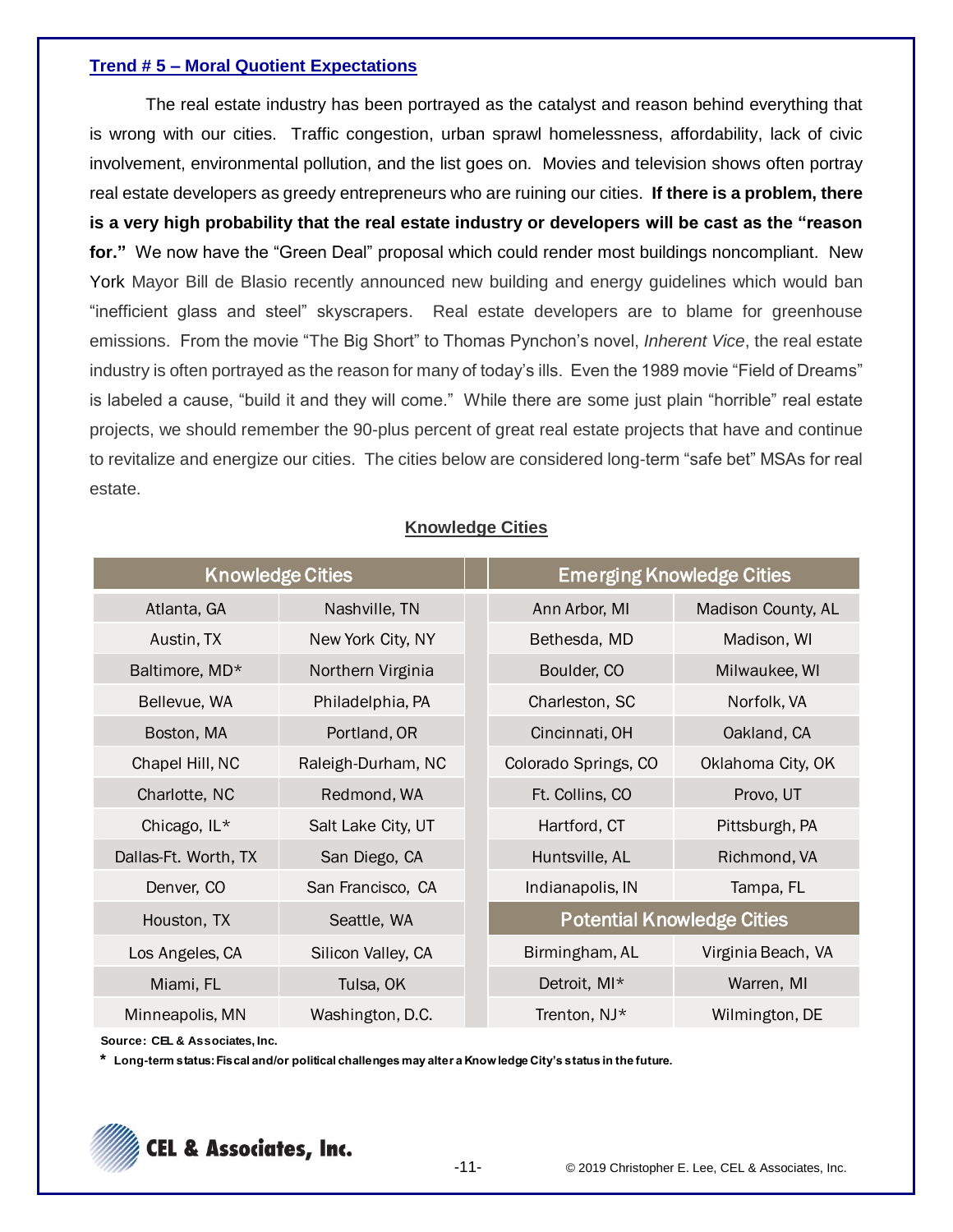However, **today every real estate leader is faced with a higher standard of excellence and expectation…a moral quotient…where character, purpose, morality, values and "doing the right thing," have become the guideposts**. From making our cities and communities better, fostering diversity, protecting the environment, the real estate industry's Moral Quotient is becoming as important as one's Emotional Quotient or Intellectual Quotient. The real estate industry's opportunity is to combine natural and physical elements that positively impact lives.

Over the next several years, balancing the Moral Quotient with the reality of pricing and operating/investment expectations will be a significant challenge. Antiquated zoning laws, rent control, outdated municipal building departments, lengthy entitlement and permitting processes, increasing fees, taxes and overall costs to "conduct business" can be a difficult challenge in a Moral Quotient world. Some progressive cities have watched as Amazon elected not to occupy its 722,000 sf tower under construction in Seattle (the City Council had passed a per-employee tax, since been rescinded) or Amazon's withdrawal from the Queens HQ2 project due to the opposition of a few elected officials. New rent control initiatives versus pro-growth initiatives in states like California and Oregon make "doing the right thing" prohibitive.

**The Moral Quotient is real and becoming a prominent strategy and expectation.** The U.S. Green Building Council now has 12,000 member organizations, over 201,000 LEED professionals and has certified and registered over 94,000 LEED projects. The International Well Being Institute has certified around 350 million square feet in 50 countries. Fannie Mae now offers preferential pricing on loans that have a Fannie Mae green building certificate. Green Business Certification, Inc. (GBCI) is now a certification provider for EDGE in over 120 countries. The ISO has a new standard on determining the carbon footprint of commercial buildings. **Having a brand that "stands for something" is becoming as important as the services or products provided**.

#### **Trend # 6 – Redefinition Of Space**

The combination of technology, redefinition of work, 24/7 accessibility, automation/robotics, 3D manufacturing, the Internet of Everything and shifting demographics has **created a necessity to redefine the need for and utilization of space**. Work is increasingly being done at home or on mobile devices. The home is now a place to connect. Retail centers are now places to engage, be entertained and interact. Rapidly disappearing are conversations surrounding efficiency, cost-reduction and utilization percentages. With space, there is a growing debate on what is (or should be) the creation of value and how meaning relates to value. However, in all cases today, the meaning of value from the owner/operator/occupier perspective is all about making a difference that matters.

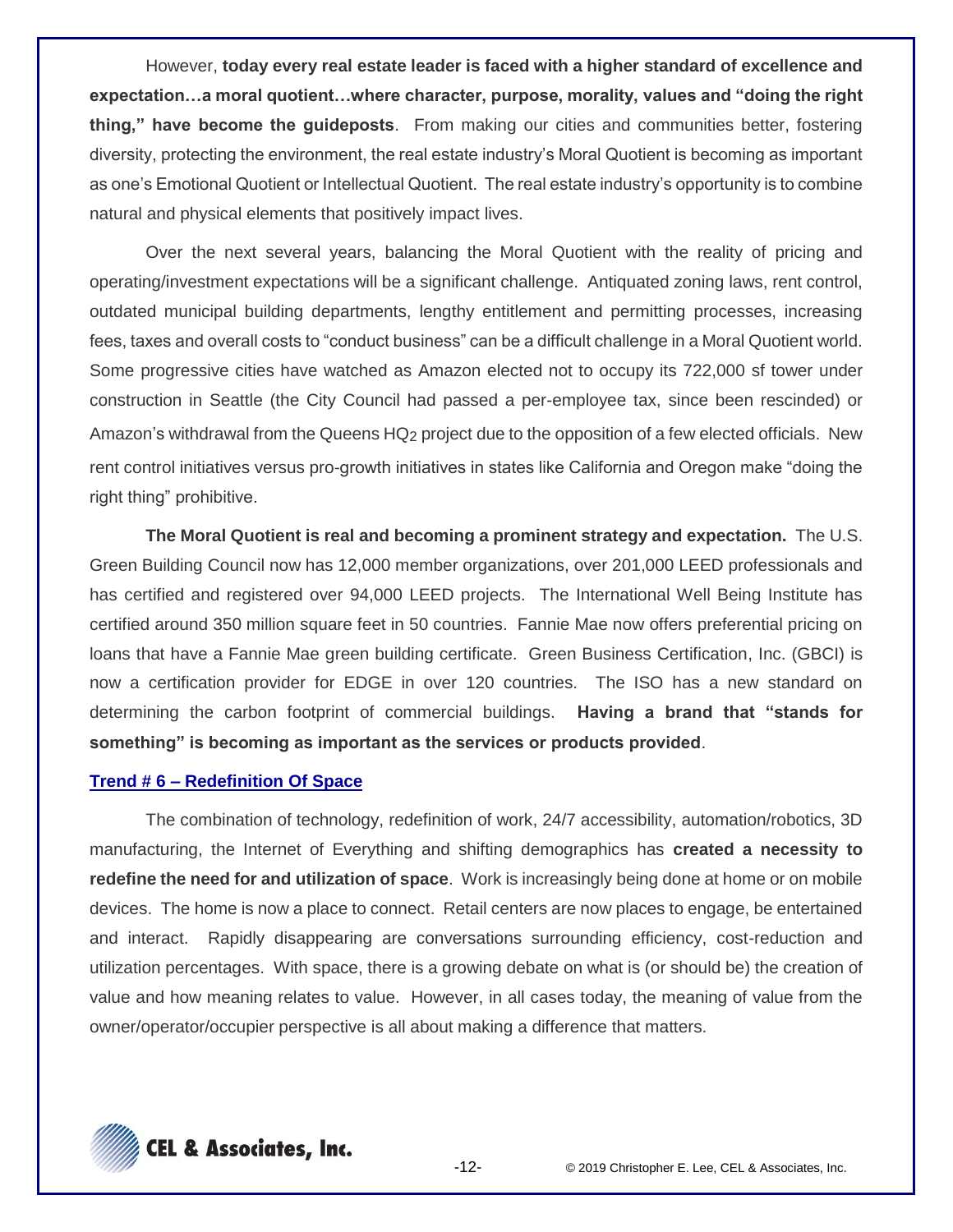**Number Of Co-Working Members In The U.S.**



The amount of office feet per employee has nearly been cut in half over the past 20 years as the role and impact of the Independent Worker has made space less important. **Buildings do not create relationships, people do. Value creation is not static. There is always more value which can be created for customers.** If future office buildings will look and feel like a shopping mall…if apartment buildings will feel more like a luxury hotel…if industrial buildings will feel like an air traffic control tower…then the real estate industry as we know it today is woefully outdated. **Space now follows the person**. Space is a launch pad, docking station, networking and connectivity hub. Space is a place to learn, implement, engage, interact and be inspired.

**Did you know that literally every major personal decision is made in a home** (where to go to college, get married or divorced, select or change jobs, relocate, have children, make investments, plan vacations and entertain)? Yet, for example, far too many apartment owners want to impose the "same" interior colors for everyone. One size does not fit all. Enable customization and choice and you will outperform the market.

Space should be viewed holistically**. Space is an integral part of process, not practiceoriented; space is inclusive versus exclusive, anticipatory not responsive and space is a creator of value**. Space is personal, and if real estate owners/operators fail to recognize these emerging Mega Trends, they will become confounded observers of vacancy growth.

There is a reason why the number of coworking spaces in the U.S. has risen from less than 3,000 in 2015, to over 5,000 in 2019. Environmental psychology, which emerged around 1970, has studied the influence of physical surroundings on how we think, feel and act. **Our mental space stands in direct proportion to our perception of physical space**. Open office or view space can generate

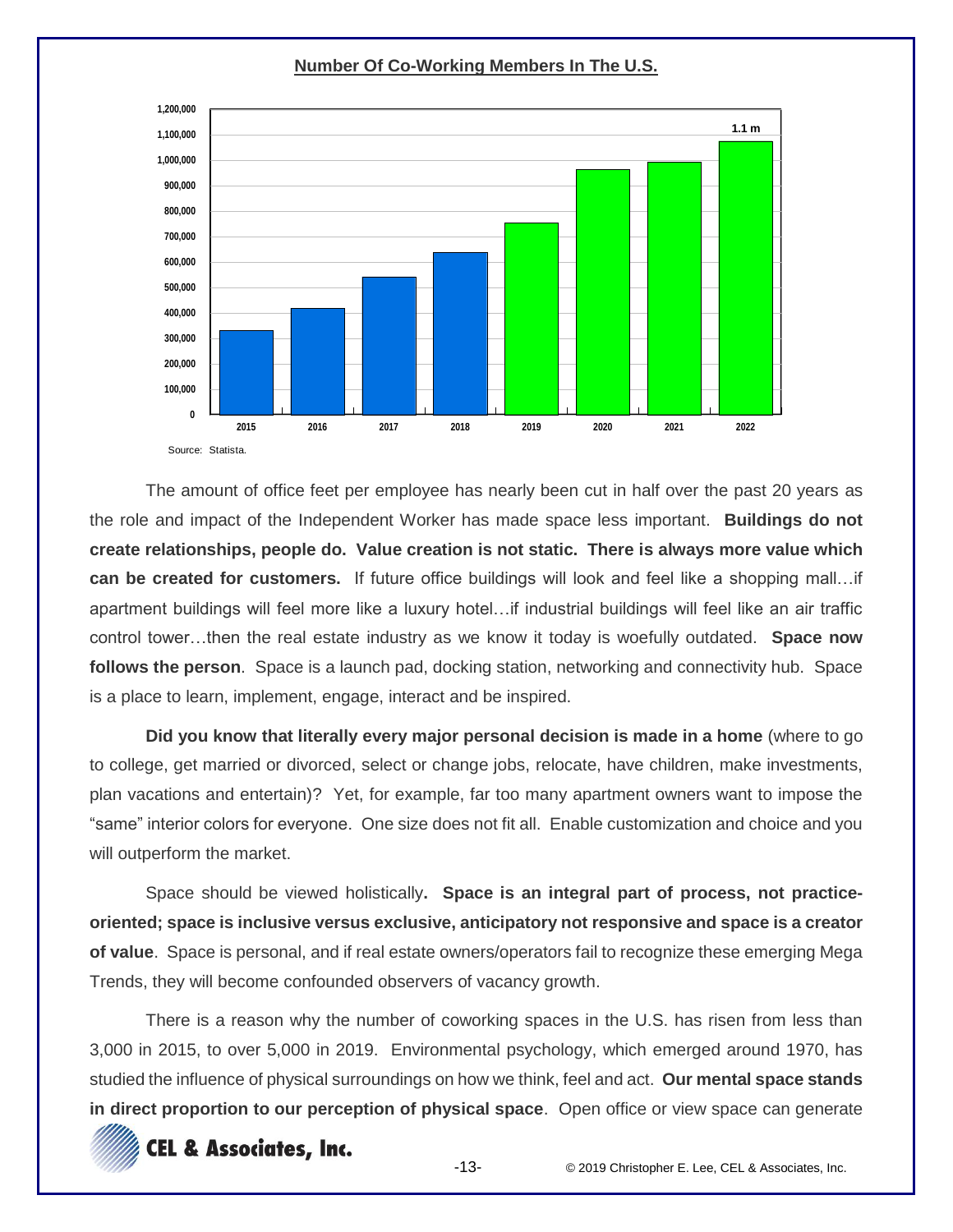new, original and useful ideas (it is called construal level theory). If so, then why do so many real estate firms have closed offices, cubes and hallways? **The redefinition of space is and should be of concern to every real estate firm as both a user and a provider of space**.

### **Trend # 7 – Cycle Change**

According to many surveys, real estate CEOs are very concerned on what to do, how to prepare and what resources to commit toward the eventual cycle change. **Unfortunately, the real estate industry has three cycles: the Mega Cycle, the Super Cycle and the Recurring Cycle**. Each has its own set of opportunities and challenges. In this Mega Trend, understanding and timing are critical. Typically, the real estate industry has been a reactor but not a creator of events.

The current **Mega Cycle (2000 – 2040),** which generally last around 40 years, is called the Digital Age. The three preceding Mega Cycles were: Industrial Era (1880 – 1920); Nation Building (1920 – 1960); and Boomer Awakening (1960 – 2000). In each of America's transformative moments, every generation shaped its life cycle based on secular events and historic opportunities. In this Digital Age, the Baby Boomers will give way to the Xers and Millennials, whose views and use of real estate are very different. Real estate to Millennials, for example, is a necessity but not an end game. Real estate in the Digital Age will boom as society, businesses and communities significantly change their priorities and expectations of real estate's role in shaping culture. Many Millennials will mirror the progressive agenda of their Boomer parents and could bond around "helping save the planet." **The role of real estate will actually increase as the "makeover" of American cities becomes a priority to "save the world." Real estate firms who have "Rock Star" 20- to 40-year-olds today will flourish during this cyclical handoff.** Mixed use, campus-like communities and business centers, development around transit centers, and light rail corridors will dominate the real estate opportunity landscape.

As the real estate industry navigates through the Mega Cycle, it still struggles to find normality in the **2020 – 2040 Generational & Demographic Super Cycle.** While the demographic trends were discussed earlier, the next 20 years will be a time of reluctant transition as Baby Boomers seek to hold onto what they have and Millennials resist those perceived as antithetical to community solidarity, cultural alignment and social benefit. **Dedicated to a more civic or social mission, real estate will become a gathering place, a societal demonstration of what "can be," and a connective link to live, work, shop and play.** Real estate firms may have a Philanthropic Navigator to align community, sponsor capital and occupier/user needs, expectations and outcomes. It will not be effortless, but it will be far easier for firms who start now by forming a Foundation for community donations, perfecting nextgeneration leaders and creating a brand that stands for more than just a product or service.

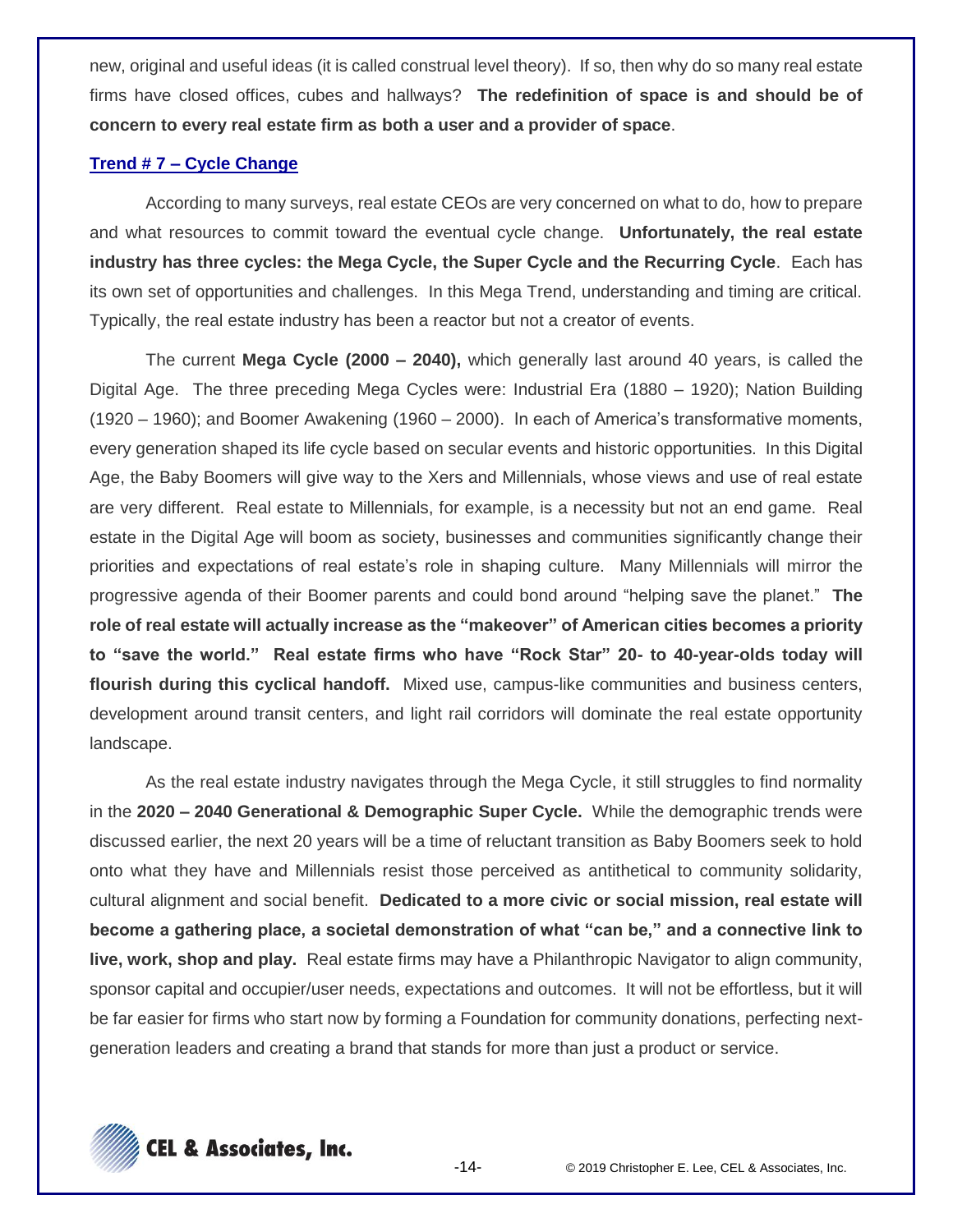### **Real Estate Cycle Phases**



Source: CEL & Associates, Inc.

In the upcoming **Recurring Cycle (2023 – 2028), the Age of Accelerators, Technology Disrupters & Innovation**, real estate firms should invest in the future, embrace technology, do different things (not do things differently) and accept the reality of transformation not transition. The last cycle, the soon-ending Age of Capital, Asset & Entity Rebalancing, will give way to those who understand and have actualized a long-term Strategic Plan based on disruptors, the network effect, the Internet of Everything, digitization, innovations, and a tsunami of structural changes to the way real estate is acquired, designed, developed, leased, managed, financed and sold.

Real estate investing before, after and during a cycle change is a maze of possibilities, challenges, dead-ends and surprises. Every day, every turn gives encouragement and hope to the discoveries ahead. The biggest barriers to success are the self-imposed restrictions placed on each decision and turn along the road of possibilities. As one gets closer to exiting the maze of everyday challenges, goal attainment becomes a greater possibility (a feeling of "I can do this") and opens the door to future maze adventures. **Cycles mean little to those who are unwilling and/or unable to change and envision beyond today.**

Successful real estate leaders and professionals were not chosen, ordained or selected; they were those who could see possibilities, envision beyond the barriers and disappointments, and continuously adapt, evolve, change and transform their aspirations into success. Real estate companies are merely a modern-day version of past hunter-gatherer societies. **Cycle change is one of the most pivotal times in a real estate firm's history**. Failure to prepare for and respond to the exciting, challenging and unexpected surprises, which are and will continue to occur during the Cycle change, is not a recommended strategy.

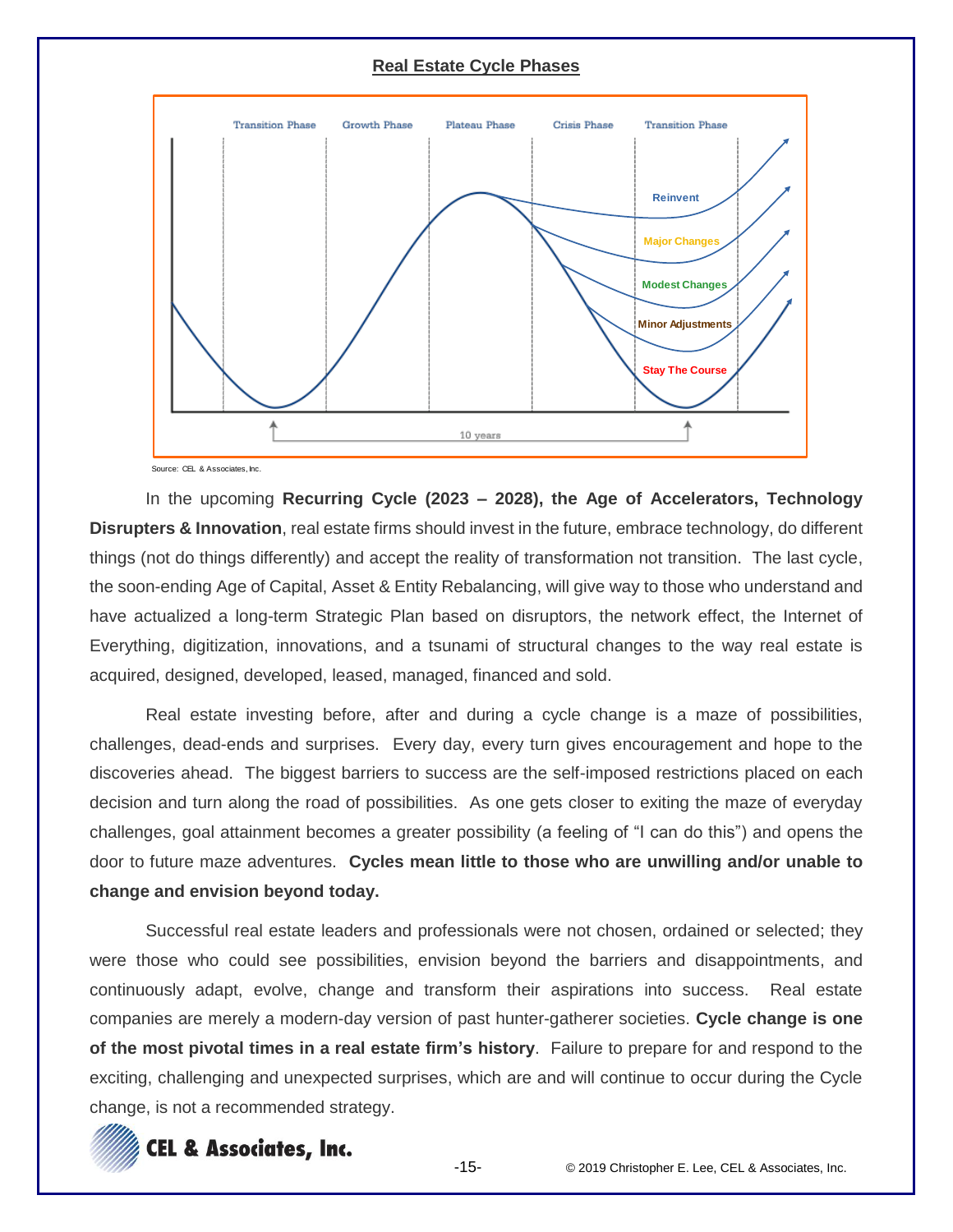#### **Trend # 8 – The Looming Debt Crisis**

Want to get gray hair? Here is a fact that should concern each of us. According to the Institute of International Finance reported by Bloomberg, **the world's cumulative debt is now \$244 trillion or more than three times the size of the global economy. The current global debt-to-GDP ratio of 318% is nearing its all-time high. In the U.S., the U.S. National debt is over \$22.2 trillion**. By 2030 the U.S. National Debt could be in the \$40 trillion range. The average debt per taxpayer is over \$181,000. In 1980, the U.S. Federal Budget deficit/surplus to GDP ratio was 1.836%...today it is 4.475%. The U.S. gross debt to GDP ratio is now over 105%. The total U.S. debt per household is now around \$172,000. If you have not visited the [U.S. Debt Clock website,](https://www.usdebtclock.org/) you should...it will be alarming and humbling.

Government debt has grown faster than household, corporate or financial debt. **The CBO projects that within 18 years, entitlement spending will consume all U.S. Federal tax revenues** (and the CBO has assumed in their projections a compounded 3% growth rate and no recessions…very unlikely). The Wall Street Journal reported on April 23, 2019, that Social Security costs are expected to exceed its income by 2020…the first time since 1982. In 2018, 52.7 million people received retirement and survivor benefits, 10.2 million received disability benefits and 59.9 million were covered under Medicare. In 2018, Social Security and Medicare costs together account for 45% of federal spending. The Medicare hospital insurance fund is expected to be depleted by 2026. Medicare spending is expected to grow 7% per year beginning in 2019 and increase to \$1.2 trillion by 2028, according to the CBO. If the Fed responds to the next recession with massive quantitative easing, the U.S. is destined to have slow, nominal GDP growth, low inflation, higher taxes and cuts in benefits.

**The average U.S. state pension fund is funded only up to 33% - 35%, and consequently unfunded liabilities of state-administered pension plans are now around \$6 trillion**. To highlight the contrasts, California's pension fund liabilities per capita are now around \$29,137, Tennessee's unfunded liabilities per capita are only \$8,466. Many public pension funds assume a 7% - 8% return, which is unrealistic today!

Corporate debt is now around 72% of GDP, government debt is 100% of GDP and household debt is around 77% of GDP. When one adds financial sector debt (81% of GDP) the combined debtto-GDP ratio is around 330%. Oh…37% of U.S. non-financial corporate debt (\$2.4 trillion) is rated "below investment grade."

**The U.S. consumer is also an active contributor to the growing debt crisis.** U.S. auto loan debt is now \$1.2 trillion, student loan debt tops \$1.6 trillion, revolving consumer debt is \$1.1 trillion, and overall household debt in the U.S. is \$13.5 trillion. Perhaps more alarming is that the median American household has only \$11,700 in savings, while 29 percent of households have less than \$1,000 in

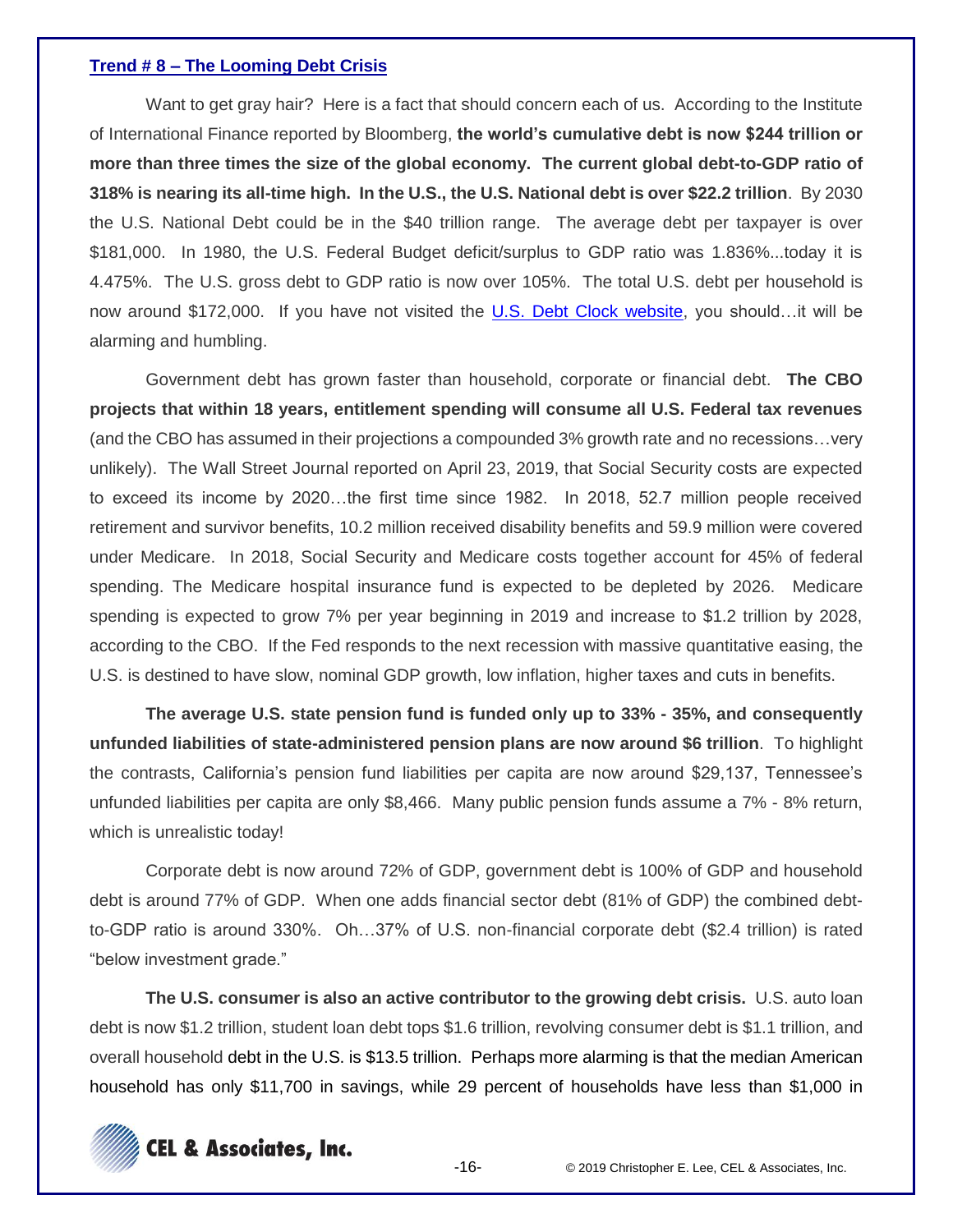savings. In January 2019, the personal savings rate was 7.5%, far below the 12% level in December 2012 or 17.3% level in May 1975. According to Pew Research, after adjusting for inflation, the average hourly wage has the same purchasing power it did in 1978. Today the wealth of the top 1% of the population is more than that of the bottom 90% combined! **Those in the top 40% now have an average more than 10X as much wealth as those in the bottom 60%...** up 6X in 1980. GDP has been growing faster than median household income. Compensation has not kept up with rising productivity.

What does all this mean for the real estate industry? It means: [1] probably higher taxes, fees and operating expenses; [2] higher construction costs (unless automation kicks in earlier than expected); [3] higher compensation expectations; [4] slower leasing activity; [5] emergence of geographic winners and losers; [6] increase in government intervention, regulation and mandates (e.g., rent control, inclusion zoning, "Green" taxes, etc.); [7] talent moves to the highest bidder; [8] clear product and geographic winners and losers; [9] capital shifts to internationally undervalued markets; [10] an overall slowdown in activity for those who are undercapitalized; [11] likely lower rents as taxes rise faster than real income.

While there are clear ways to avoid or weather this debt crisis, it will take transformational/visionary leadership in government and the private sector, a new strategic plan and business model for real estate firms, greater reliance on technology and technology solutions, and having a best-in-class talent base.

#### **Trend # 9 – Many Real Estate Jobs Will Not Exist**

Alarming as that statement seems, the fact is that **many real estate jobs will not exist** *in their current form* **by 2030. According to several sources, automation will eliminate as many as 73 to 75 million jobs in the U.S. by 2030. In about 60% of current occupations, at least 33% of the constituent activities could be automated.** The impact of automation on employment within the real estate industry will be significant. Automation and robotics could result in dramatic reductions in "process" jobs (accounting, clerical, administrative, purchasing, etc.); "deal" jobs (acquisitions/dispositions); "information" jobs (brokerage, financial analysts, research, lease administration, finance, IT, marketing, etc.); "hands on" jobs (construction, maintenance, etc.); and, depending on scale, "oversight" jobs (property management and asset management). While CEL & Associates, Inc. estimates that up to 50% of the "eliminated" jobs will disappear forever, the remaining 50% will be redesigned and restructured to fit the New Normal.

Online software tools such as RealData's Investment Analysis, RealNex, Core Systems, ProAPOD, Property Metrics, ProspectNow and BLDUP are "systemizing" various real estate functions. Yardi, Avail, Rentec Direct, Buildium, TenantCloud, Rent Manager, RealPage, AppFolio and

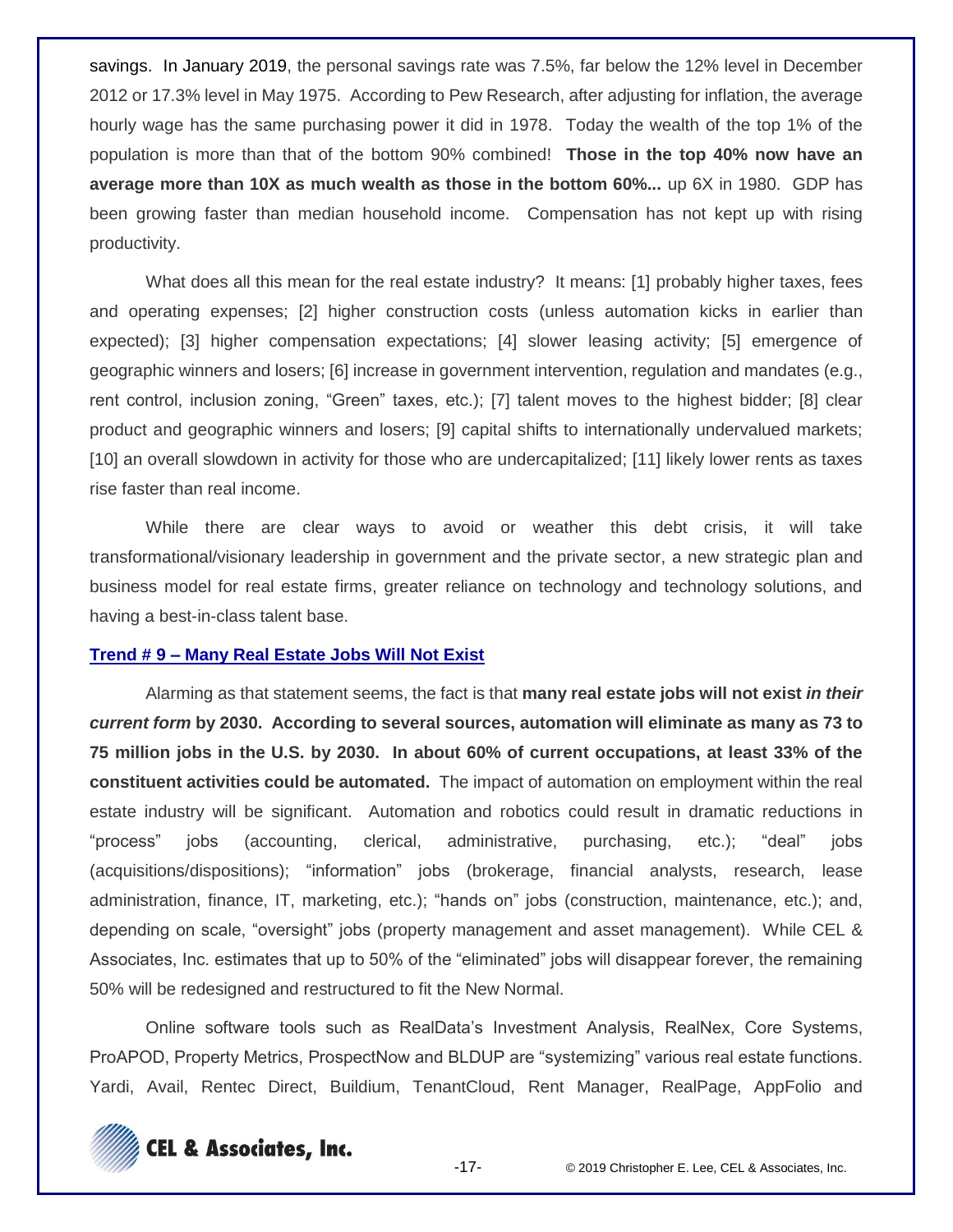Rentalution, among others, are automating functions formerly done by individuals. Construction laborers will be replaced by robots and cobots. Electronic plans, inspection drones and automated inventory management will eliminate many administration positions. A bricklaying robot (Semi-Automated Mason) can lay 3,000 bricks per day. Houses can be built by robots and 3D printers.

**Retooling for the next decade will mean:** [1] Brokers will become Strategic Advisors; [2] HR Directors will become Talent & Culture Officers; [3] Property Managers will be Enterprise Directors; and [4] Capital Market leaders will become Relationship Partners. In today's gig economy, work will be shaped or orchestrated through technology that cannot be seen, touched, or in many cases, attended to by a worker. **There will be, however, a rise in jobs requiring cognitive capabilities.** While work performed by knowledge workers is likely to remain untouched over the next decade, interactive work should thrive, and the rise of the independent workforce will be transformative. **Space or where work is performed (location) becomes less important than the intersection of collaborative relationships, interactive technologies and economic and geographic mobility.** Loyalty to one employer (take note) will become far less important than building one's brand, unique expertise and valued relationships.

When did you last complete a critical assessment on your staffing model? What jobs, functions and/or processes can or should be automated? What steps are you taking to integrate AI, robotics and outsource resources into your "staffing" mix? How will your compensation model change in the New Age of automation, robotics and artificial intelligence?

### **Closing Comments**

Too often we get caught up in our "day jobs" and do not make time to look ahead. Dealing with the *crisis du jour* is important but neglecting to see the tsunami on the horizon can only result in a tumultuous future. Unlike John Steinbeck's quote in *Of Mice and Men*, "Guys like us got nothing to look forward to," **real estate leaders and professionals have** *everything* **to look forward to**. These Mega Trends are not going away…they cannot be avoided or pushed aside for another day. How you and your organization respond will likely determine your relevance and success for years to come.

Regards,

#### Christopher Lee

*Note: This report has been prepared by CEL & Associates, Inc., who retains all rights to its content. This report may not be reproduced, distributed, and/or used in presentations or offering/fund raising prospectus/memorandums, and/or used in communications, speeches and/or presentations in its entirety or in parts without the prior written consent of CEL & Associates, Inc. You may reproduce/distribute and/or share this article with friends, colleagues and associates. Opinions and forecasts contained in this, prior and future articles* 

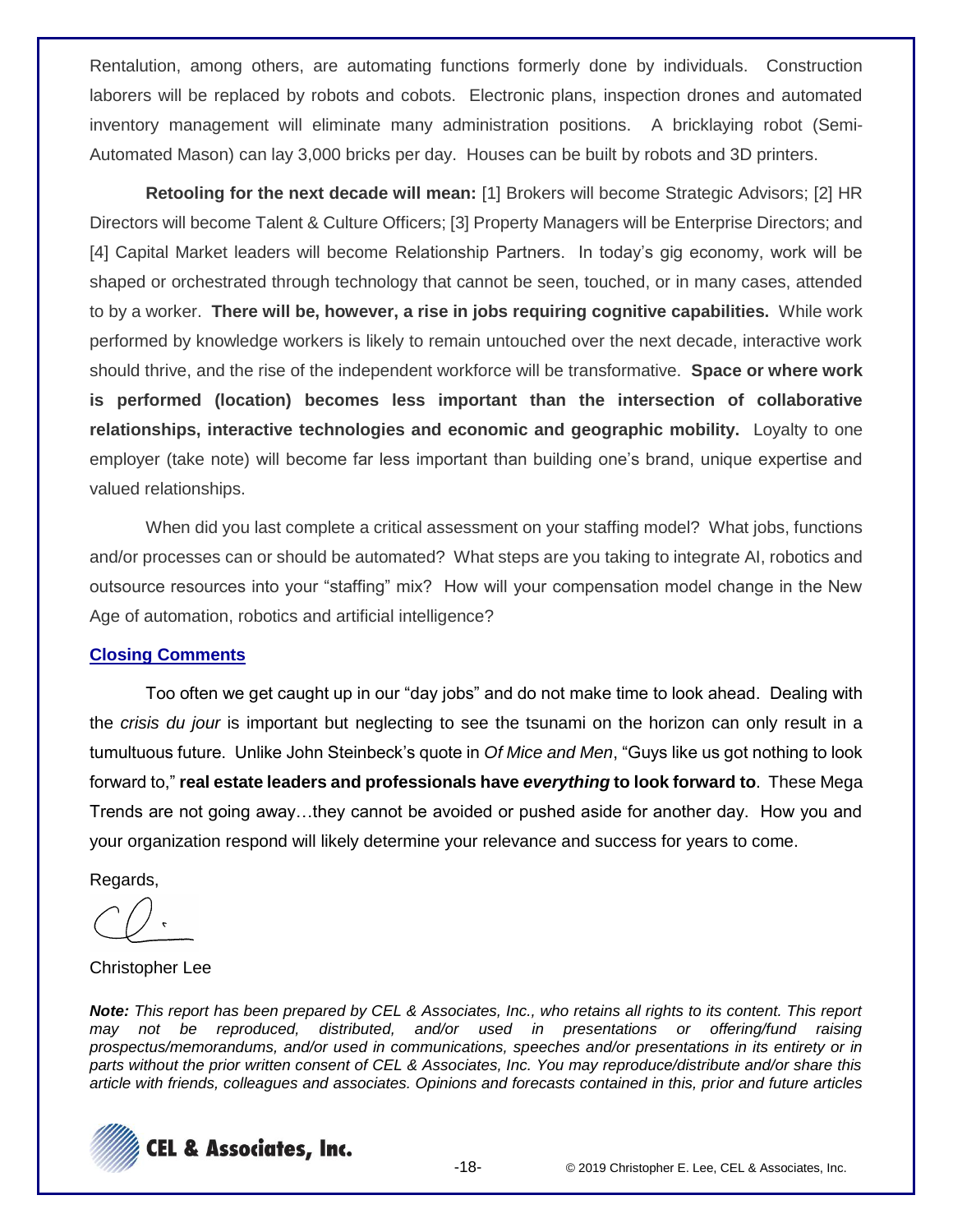*may change without notice. The author encourages readers to offer comments, feedback and recommendations for further enhancement to [newsletter@celassociates.com](mailto:newsletter@celassociates.com)*

#### **SPREAD THE WORD**

If you enjoy reading *Strategic Advantage* and *Leadership Conversation*, and have benefited or received value from our insights and recommendations over the past 25 years, perhaps your friends, business associates, other members of your team or industry peers will also enjoy it.

You can provide them with an individual subscription by several options:

- Click here: **http://newsletter.celassociates.com** and fill in their contact info or forward this link to them
- If for multiple people, send us an email with a list of their individual contact info and email address

Today there are over 12,000 readers of Strategic Advantage…spread the word.

*Give Us Your Opinion:* We want to hear from you and to have future issues reflect your needs and questions. Please email your comments, ideas, suggestions and insights to newsletter@celassociates.com.

*For More Information:* For more information regarding our services (Strategic Planning, Compensation, Opinion Surveys, Benchmarking, Performance Improvement, Succession Planning and Governance/Management), please email us at newsletter@celassociates.com or call 310.571.3113.

*To Subscribe:* To subscribe to CEL & Associates, Inc. and Christopher Lee's *Strategic Advantage* newsletter with ongoing insights, opinions and forecasts regarding issues, trends and opportunities within the real estate industry, please email us at newsletter@celassociates.com with *"Subscribe"* in the Subject line and provide your full contact information.

*To Change Your Contact Information***:** Please email us at newsletter@celassociates.com with *"Change Contact Information"* in the Subject line and include your new contact information.

**Disclaimer:** The opinions, forecasts, information and insights presented in this article are of a general nature and do not constitute the provision of investment, management or economic advice to any person, organization or governing board, and this article does not contain any recommendation(s) to buy, sell and/or invest in any security, real estate asset, fund or adopt as an element of any investment strategy. Opinions and forecasts expressed herein are subject to change without notice. Relevant information was obtained from sources deemed reliable. Such information is not guaranteed as to its accuracy.

*Prior Newsletters: If you would like to download prior newsletters, please go to the following links.*

*A 2025 Day In The Life*

[http://www.celassociates.com/onlinenewsletter/](http://www.celassociates.com/onlinenewsletter/a-day-in-the-life-sa-k102118.pdf)*a-day-in-the-life-sa-k102118.*pdf

*Seven Strategies That Will Definitely Move The Needle* 

<http://www.celassociates.com/onlinenewsletter/strategies-to-move-the-needle-sa-k061018.pdf>

*What Is Going On?*

[http://www.celassociates.com/onlinenewsletter/what-is-going-on-sa-k041118.pdf](http://www.celassociates.com/onlinenewsletter/work-is-being-redefined-sa-k011718.pdf.pdf)

*Work Is Being Redefined & The Impact On The Real Estate Industry Will Be Transformative*

[http://www.celassociates.com/onlinenewsletter/work-is-being-redefined-sa-k011718.pdf](http://www.celassociates.com/onlinenewsletter/work-is-being-redefined-sa-k011718.pdf.pdf)

*Are Today's Real Estate Business Valuation Models Outdated?*

<http://www.celassociates.com/onlinenewsletter/re-business-valuation-models-sa-k092417.pdf>

*What Keeps You Up At Night?*

<http://www.celassociates.com/onlinenewsletter/what-keeps-you-up-sa-k073017.pdf>

*Get Ready For Transformative Change!*

<http://www.celassociates.com/onlinenewsletter/transformative-change-sa-k050117.pdf>

*The Six Disruptors Transforming The Real Estate Industry*

http://www.celassociates.com/onlinenewsletter/DistruptorsTransformingREIndustry-SA-K012917.pdf

*The Real Estate Industry In 2025 100 Bankable Predictions You Need To Know Part III*

http://www.celassociates.com/onlinenewsletter/BankablePredictions-PartIII-SA-K031416.pdf



-19- © 2019 Christopher E. Lee, CEL & Associates, Inc.